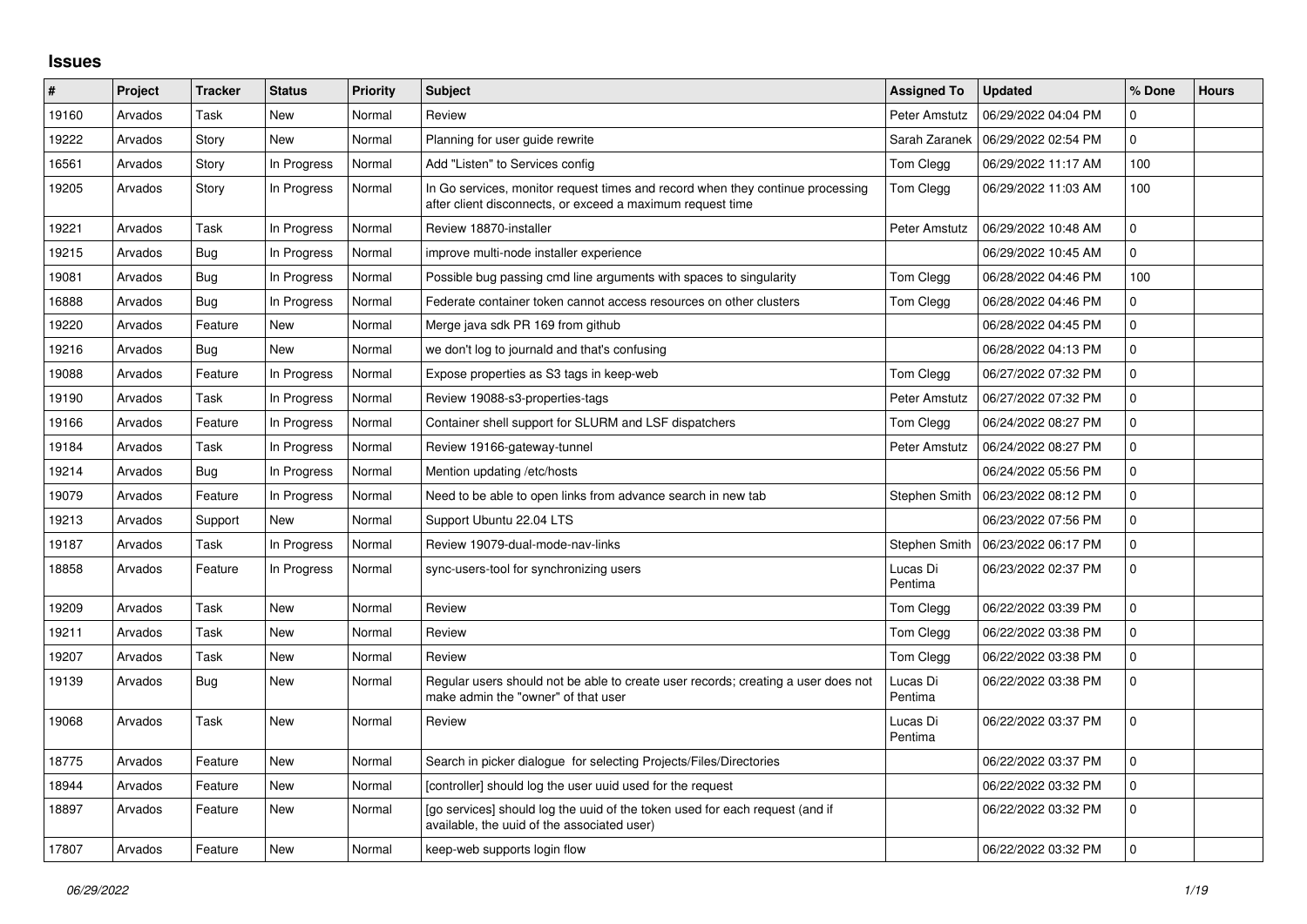| ∦     | Project | <b>Tracker</b> | <b>Status</b> | <b>Priority</b> | Subject                                                                                                               | <b>Assigned To</b>  | <b>Updated</b>      | % Done      | <b>Hours</b> |
|-------|---------|----------------|---------------|-----------------|-----------------------------------------------------------------------------------------------------------------------|---------------------|---------------------|-------------|--------------|
| 19142 | Arvados | Task           | <b>New</b>    | Normal          | Workbench 2: Avoid loading "mounts" section in the "Project" or "All process" view                                    | Lucas Di<br>Pentima | 06/22/2022 03:26 PM | 0           |              |
| 19121 | Arvados | Task           | <b>New</b>    | Normal          | Review                                                                                                                | Peter Amstutz       | 06/22/2022 03:25 PM | $\mathbf 0$ |              |
| 18877 | Arvados | Task           | In Progress   | Normal          | Review 18692-frozen-projects-workbench-support                                                                        | Daniel Kutyła       | 06/22/2022 03:17 PM | $\mathbf 0$ |              |
| 18692 | Arvados | Feature        | In Progress   | Normal          | Frozen projects workbench support                                                                                     | Daniel Kutyła       | 06/22/2022 03:17 PM | $\mathbf 0$ |              |
| 19002 | Arvados | Task           | New           | Normal          | Review                                                                                                                | Peter Amstutz       | 06/22/2022 03:17 PM | $\mathbf 0$ |              |
| 16073 | Arvados | Feature        | In Progress   | Normal          | [Process view] Panels for inputs and outputs                                                                          | Stephen Smith       | 06/22/2022 03:17 PM | $\mathbf 0$ |              |
| 19173 | Arvados | Task           | New           | Normal          | Review rake task branch                                                                                               | Lucas Di<br>Pentima | 06/22/2022 03:16 PM | $\mathbf 0$ |              |
| 19163 | Arvados | Task           | <b>New</b>    | Normal          | Write rake task                                                                                                       | Peter Amstutz       | 06/22/2022 03:16 PM | $\mathbf 0$ |              |
| 16583 | Arvados | Feature        | In Progress   | Normal          | Can programmatically distinguish between final outputs (results of top-level<br>containers) and intermediate outputs. | Peter Amstutz       | 06/22/2022 03:16 PM | 33          |              |
| 19192 | Arvados | Bug            | In Progress   | Normal          | WebDAVCache not performing as expected for S3 requests                                                                | Tom Clegg           | 06/22/2022 03:15 PM | 100         |              |
| 19174 | Arvados | Task           | New           | Normal          | Review tests branch                                                                                                   | Lucas Di<br>Pentima | 06/22/2022 03:09 PM | $\mathbf 0$ |              |
| 19162 | Arvados | Task           | New           | Normal          | Add tests                                                                                                             | Peter Amstutz       | 06/22/2022 03:09 PM | $\mathbf 0$ |              |
| 19143 | Arvados | Bug            | In Progress   | Normal          | Display 'Workflow' records in the Project listing                                                                     | Peter Amstutz       | 06/22/2022 03:09 PM | 33          |              |
| 19005 | Arvados | Task           | <b>New</b>    | Normal          | Review                                                                                                                | Peter Amstutz       | 06/22/2022 03:09 PM | $\mathbf 0$ |              |
| 18979 | Arvados | Bug            | In Progress   | Normal          | Missing VM login, user names not rendered                                                                             | Stephen Smith       | 06/22/2022 03:09 PM | $\mathbf 0$ |              |
| 19065 | Arvados | Task           | <b>New</b>    | Normal          | Review                                                                                                                | Peter Amstutz       | 06/22/2022 03:09 PM | $\mathbf 0$ |              |
| 18965 | Arvados | <b>Bug</b>     | Feedback      | Normal          | does not preserve the desired destination url through the login process                                               | Daniel Kutyła       | 06/22/2022 03:09 PM | $\mathbf 0$ |              |
| 19206 | Arvados | Bug            | New           | Normal          | System root user shouldn't be able to get disabled nor its admin status revoked                                       | Lucas Di<br>Pentima | 06/22/2022 03:07 PM | $\mathbf 0$ |              |
| 18817 | Arvados | Task           | <b>New</b>    | Normal          | review                                                                                                                | Peter Amstutz       | 06/22/2022 03:07 PM | $\mathbf 0$ |              |
| 19063 | Arvados | <b>Task</b>    | In Progress   | Normal          | Review 19052-fix-for-wrong-owner-on-search-list                                                                       | Daniel Kutyła       | 06/22/2022 03:05 PM | $\mathbf 0$ |              |
| 19052 | Arvados | Bug            | Feedback      | Normal          | Advanced search shows wrong value in owner column                                                                     | Daniel Kutyła       | 06/22/2022 03:05 PM | 100         |              |
| 19044 | Arvados | Task           | In Progress   | Normal          | 27. Add the release to zenodo.org                                                                                     |                     | 06/22/2022 03:00 PM | $\mathbf 0$ |              |
| 19038 | Arvados | Task           | In Progress   | Normal          | 21. Publish arvados/arvbox-demo image                                                                                 |                     | 06/22/2022 03:00 PM | $\mathbf 0$ |              |
| 19017 | Arvados | <b>Bug</b>     | <b>New</b>    | Normal          | Release Arvados 2.4.1                                                                                                 | Peter Amstutz       | 06/22/2022 03:00 PM | 93          |              |
| 19053 | Arvados | <b>Bug</b>     | New           | Normal          | Update 'Technology' page to link to relevant parts of doc.arvados.org instead of<br>wiki                              | Peter Amstutz       | 06/22/2022 03:00 PM |             |              |
| 19066 | Arvados | Task           | New           | Normal          | Review                                                                                                                | Lucas Di<br>Pentima | 06/22/2022 03:00 PM | 0           |              |
| 18990 | Arvados | <b>Bug</b>     | <b>New</b>    | Normal          | should reflect the value of TLS/Insecure in the "Get API Token" dialog                                                | Daniel Kutyła       | 06/22/2022 03:00 PM | $\mathbf 0$ |              |
| 19064 | Arvados | Task           | New           | Normal          | Review                                                                                                                | Stephen Smith       | 06/22/2022 03:00 PM | $\mathbf 0$ |              |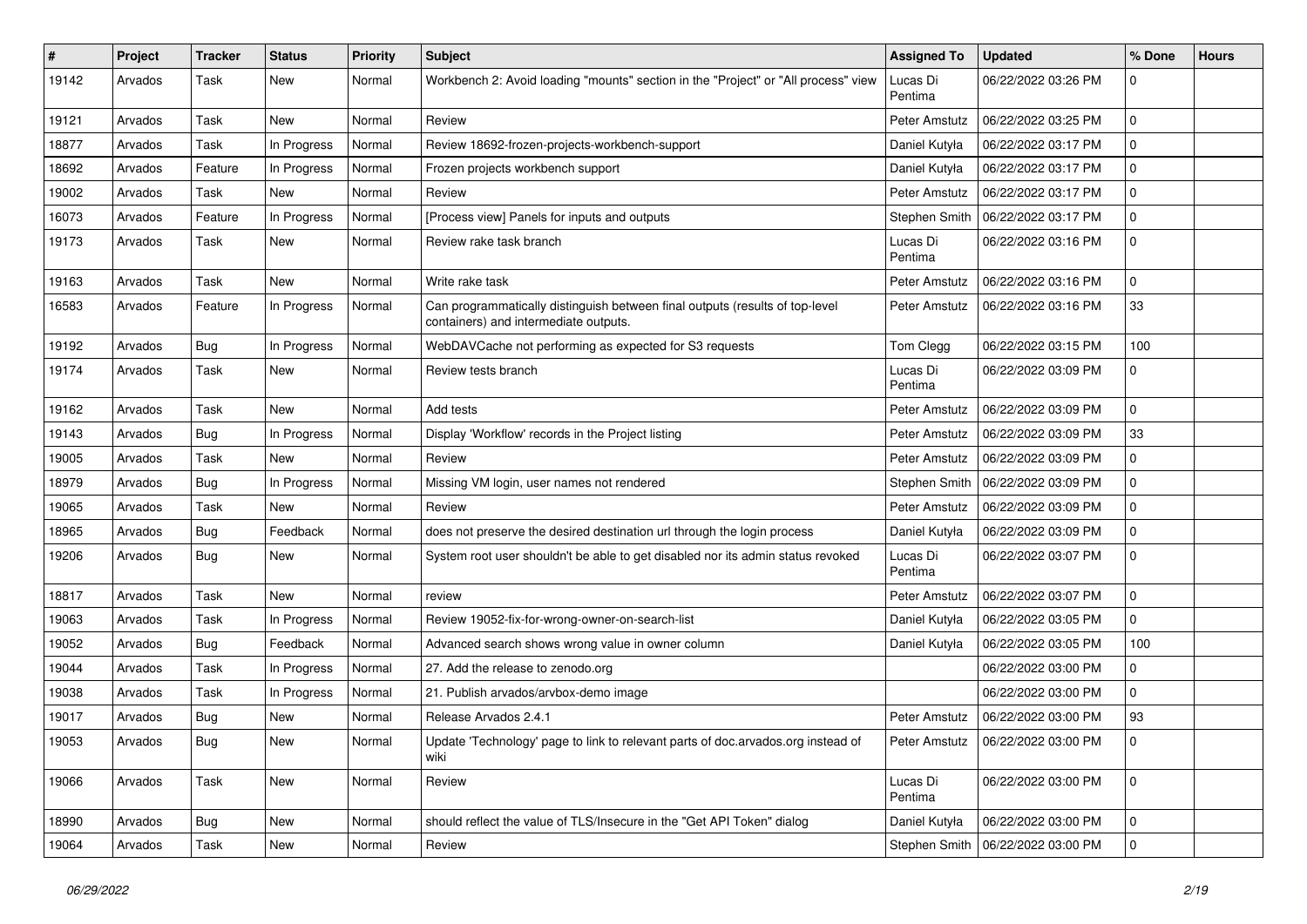| #     | <b>Project</b> | <b>Tracker</b> | <b>Status</b> | <b>Priority</b> | Subject                                                                                    | <b>Assigned To</b>  | <b>Updated</b>      | % Done      | <b>Hours</b> |
|-------|----------------|----------------|---------------|-----------------|--------------------------------------------------------------------------------------------|---------------------|---------------------|-------------|--------------|
| 19051 | Arvados        | Bug            | New           | Normal          | Handle quotes in search strings correctly                                                  | Daniel Kutyła       | 06/22/2022 03:00 PM | $\mathbf 0$ |              |
| 19191 | Arvados        | Task           | New           | Normal          | Review                                                                                     | Tom Clegg           | 06/22/2022 02:59 PM | $\mathbf 0$ |              |
| 19180 | Arvados        | <b>Bug</b>     | New           | Normal          | Document how to create projects                                                            | Peter Amstutz       | 06/22/2022 02:59 PM | $\mathbf 0$ |              |
| 18975 | Arvados        | Feature        | New           | Normal          | log viewer improvements                                                                    | Lucas Di<br>Pentima | 06/22/2022 02:59 PM | $\mathbf 0$ |              |
| 19188 | Arvados        | Task           | New           | Normal          | Review                                                                                     | Peter Amstutz       | 06/22/2022 02:59 PM | $\mathbf 0$ |              |
| 18968 | Arvados        | Story          | New           | Normal          | Should be able to pick directories within collections                                      | Stephen Smith       | 06/22/2022 02:59 PM | $\mathbf 0$ |              |
| 18882 | Arvados        | Task           | New           | Normal          | Review                                                                                     | Daniel Kutyła       | 06/22/2022 02:59 PM | $\mathbf 0$ |              |
| 16070 | Arvados        | Feature        | New           | Normal          | [Process view] Process command line view mangled with backslash quoting, no<br>line breaks | Stephen Smith       | 06/22/2022 02:59 PM | $\mathbf 0$ |              |
| 17875 | Arvados        | Task           | New           | Normal          | Review                                                                                     | Peter Amstutz       | 06/22/2022 02:56 PM | $\mathbf 0$ |              |
| 17846 | Arvados        | Bug            | New           | Normal          | [tutorial] inconsistencies/roadbumps                                                       | Ward<br>Vandewege   | 06/22/2022 02:56 PM | $\mathbf 0$ |              |
| 18964 | Arvados        | Bug            | <b>New</b>    | Normal          | Write better prefetch tests                                                                |                     | 06/22/2022 02:56 PM | $\mathbf 0$ |              |
| 17919 | Arvados        | Task           | <b>New</b>    | Normal          | investigate                                                                                | Peter Amstutz       | 06/22/2022 02:56 PM | $\pmb{0}$   |              |
| 17918 | Arvados        | <b>Bug</b>     | New           | Normal          | cwltool 'id' changes packing behavior                                                      | Peter Amstutz       | 06/22/2022 02:56 PM | $\mathbf 0$ |              |
| 18762 | Arvados        | <b>Bug</b>     | New           | Normal          | rails background tasks scaling issues                                                      |                     | 06/22/2022 02:56 PM | $\mathbf 0$ |              |
| 18936 | Arvados        | Bug            | <b>New</b>    | Normal          | [api] [controller] remove reader_token support                                             |                     | 06/22/2022 02:56 PM | $\mathbf 0$ |              |
| 17909 | Arvados        | Task           | <b>New</b>    | Normal          | investigate                                                                                | Peter Amstutz       | 06/22/2022 02:56 PM | $\mathbf 0$ |              |
| 17876 | Arvados        | Task           | New           | Normal          | Review                                                                                     | Ward<br>Vandewege   | 06/22/2022 02:56 PM | $\mathbf 0$ |              |
| 17845 | Arvados        | Bug            | New           | Normal          | [tutorial] reuse is not working                                                            |                     | 06/22/2022 02:56 PM | $\mathbf 0$ |              |
| 18879 | Arvados        | Task           | New           | Normal          | Review                                                                                     | Lucas Di<br>Pentima | 06/22/2022 02:56 PM | $\mathbf 0$ |              |
| 16329 | Arvados        | Bug            | New           | Normal          | Inconsistent upload behavior between wb1 and wb2                                           | Daniel Kutyła       | 06/22/2022 02:56 PM | $\mathbf 0$ |              |
| 18615 | Arvados        | Task           | <b>New</b>    | Normal          | Review                                                                                     | Lucas Di<br>Pentima | 06/22/2022 02:56 PM | $\mathbf 0$ |              |
| 18311 | Arvados        | <b>Bug</b>     | New           | Normal          | [cwl] test 221 in the 1.2 conformance suite is failing on singularity                      | Peter Amstutz       | 06/22/2022 02:56 PM | $\mathbf 0$ |              |
| 18996 | Arvados        | <b>Bug</b>     | New           | Normal          | Container request's expires_at field                                                       |                     | 06/22/2022 02:55 PM | $\mathbf 0$ |              |
| 18709 | Arvados        | Task           | New           | Normal          | Review                                                                                     | Peter Amstutz       | 06/22/2022 02:55 PM | $\mathbf 0$ |              |
| 15814 | Arvados        | <b>Bug</b>     | New           | Normal          | Running a workflow from WB2 exposes secret inputs                                          | Daniel Kutyła       | 06/22/2022 02:55 PM | $\mathbf 0$ |              |
| 13144 | Arvados        | <b>Bug</b>     | New           | Normal          | [SDKs] Wean all components off old arvadosclient and keepclient libraries                  |                     | 06/22/2022 02:55 PM | $\mathbf 0$ |              |
| 18863 | Arvados        | Feature        | New           | Normal          | [controller] add background job to clean up old container log records                      |                     | 06/22/2022 02:55 PM | $\mathbf 0$ |              |
| 19080 | Arvados        | Feature        | New           | Normal          | Offer to un-trash items, instead of "not found" dialog                                     |                     | 06/22/2022 02:55 PM | $\mathbf 0$ |              |
| 17988 | Arvados        | Feature        | New           | Normal          | Enforce memory limits using Singularity + cloud                                            |                     | 06/22/2022 02:55 PM | $\mathbf 0$ |              |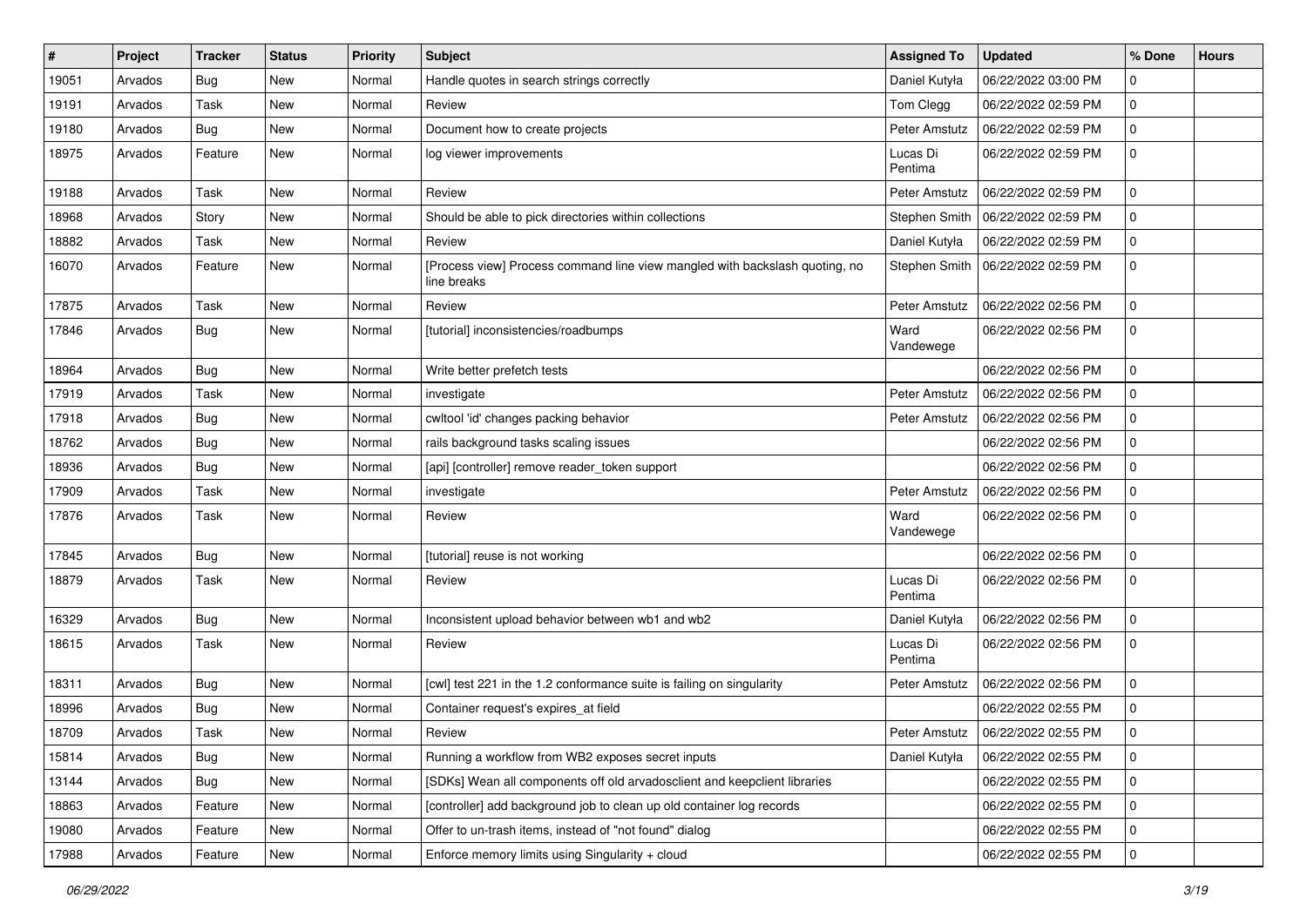| ∦     | Project | <b>Tracker</b> | <b>Status</b> | <b>Priority</b> | <b>Subject</b>                                                                               | <b>Assigned To</b> | <b>Updated</b>      | % Done      | <b>Hours</b> |
|-------|---------|----------------|---------------|-----------------|----------------------------------------------------------------------------------------------|--------------------|---------------------|-------------|--------------|
| 18937 | Arvados | Feature        | <b>New</b>    | Low             | [config] simplify AnonymousUserToken configuration                                           |                    | 06/22/2022 02:55 PM | $\Omega$    |              |
| 18951 | Arvados | Task           | New           | Normal          | Review                                                                                       |                    | 06/22/2022 02:55 PM | $\mathbf 0$ |              |
| 18874 | Arvados | Support        | New           | Normal          | Merge workbench2 history into main Arvados repo                                              |                    | 06/22/2022 02:54 PM | $\mathbf 0$ |              |
| 19048 | Arvados | Bug            | <b>New</b>    | Normal          | Copying a folder in collection file browser results in empty folder                          |                    | 06/22/2022 02:54 PM | $\mathbf 0$ |              |
| 18266 | Arvados | Bug            | <b>New</b>    | Normal          | Turn manual testing plan for WB2 into tickets to write cypress tests                         |                    | 06/22/2022 02:54 PM | $\mathbf 0$ |              |
| 18973 | Arvados | Story          | <b>New</b>    | Normal          | Test combinations of federation scenarios                                                    |                    | 06/22/2022 02:54 PM | $\mathbf 0$ |              |
| 18693 | Arvados | Story          | <b>New</b>    | Normal          | Deduplicate permission links                                                                 |                    | 06/22/2022 02:53 PM | $\mathbf 0$ |              |
| 19057 | Arvados | Bug            | New           | Normal          | [controller] should not allow adding the same user to a VM more than one time                |                    | 06/22/2022 02:53 PM | $\mathbf 0$ |              |
| 16385 | Arvados | Feature        | <b>New</b>    | Normal          | [k8s] add prebuilt container images for Arvados releases                                     |                    | 06/22/2022 02:53 PM | $\mathbf 0$ |              |
| 19117 | Arvados | <b>Task</b>    | <b>New</b>    | Normal          | Review                                                                                       | Stephen Smith      | 06/22/2022 02:53 PM | $\mathbf 0$ |              |
| 19086 | Arvados | Feature        | <b>New</b>    | Normal          | Can provide input JSON/YAML when launching a Workflow as an alternative to the<br>input form | Peter Amstutz      | 06/22/2022 02:53 PM | $\mathbf 0$ |              |
| 19181 | Arvados | Story          | <b>New</b>    | Normal          | Workbench 2 uses replace_files API                                                           |                    | 06/22/2022 02:52 PM | $\mathbf 0$ |              |
| 18999 | Arvados | Task           | New           | Normal          | Review                                                                                       | Peter Amstutz      | 06/22/2022 02:00 PM | $\mathbf 0$ |              |
| 19000 | Arvados | <b>Task</b>    | <b>New</b>    | Normal          | Review                                                                                       | Stephen Smith      | 06/22/2022 01:58 PM | $\mathbf 0$ |              |
| 18368 | Arvados | Feature        | <b>New</b>    | Normal          | Notification banner                                                                          |                    | 06/21/2022 08:00 PM | $\mathbf 0$ |              |
| 19198 | Arvados | Feature        | New           | Normal          | Feature to normalize and re-pack manifest so that same content always has same<br>hash       |                    | 06/15/2022 03:05 PM | $\mathbf 0$ |              |
| 18205 | Arvados | Feature        | <b>New</b>    | Normal          | [api] [cloud] add live compute instance price to container record                            |                    | 06/15/2022 02:45 PM | $\mathbf 0$ |              |
| 18041 | Arvados | Task           | <b>New</b>    | Normal          | Review                                                                                       | Peter Amstutz      | 06/15/2022 02:35 PM | $\mathbf 0$ |              |
| 19197 | Arvados | Feature        | <b>New</b>    | Normal          | Optimize permission checks for can_write/can_manage fields                                   |                    | 06/14/2022 02:40 PM | $\mathbf 0$ |              |
| 19194 | Arvados | Feature        | <b>New</b>    | Normal          | Return can_manage and can_write for all object types (not just<br>users/groups/projects)     |                    | 06/14/2022 02:36 PM | $\mathbf 0$ |              |
| 19196 | Arvados | Feature        | <b>New</b>    | Normal          | Allow API select parameter to add/remove fields from the default set                         |                    | 06/14/2022 02:35 PM | $\mathbf 0$ |              |
| 18613 | Arvados | Task           | <b>New</b>    | Normal          | Review                                                                                       | Peter Amstutz      | 06/08/2022 03:20 PM | $\mathbf 0$ |              |
| 18564 | Arvados | Feature        | <b>New</b>    | Normal          | [art] run jenkins release build steps with a set of parameters                               |                    | 06/08/2022 03:20 PM | $\mathbf 0$ |              |
| 18227 | Arvados | Task           | New           | Normal          | Review                                                                                       | Peter Amstutz      | 06/08/2022 03:19 PM | $\mathbf 0$ |              |
| 18221 | Arvados | Story          | In Progress   | Normal          | Test coverage plan for combinations of slurm/lsf/cloud singularity/docker                    |                    | 06/08/2022 03:19 PM | $\mathbf 0$ |              |
| 18563 | Arvados | Bug            | New           | Normal          | [config] simplify/streamline InternalURLs/ExternalURL situation                              |                    | 06/07/2022 09:07 PM | $\mathbf 0$ |              |
| 18997 | Arvados | Story          | New           | Normal          | ability to migrate arvbox to arvados-server boot dev mode                                    |                    | 06/07/2022 09:00 PM | $\mathbf 0$ |              |
| 18998 | Arvados | Story          | New           | Normal          | keepstore ability to check token validity for uploads                                        |                    | 06/07/2022 08:59 PM | $\mathbf 0$ |              |
| 19140 | Arvados | Feature        | New           | Normal          | Document a process by which you would set up a service account                               |                    | 06/07/2022 06:27 PM | $\mathbf 0$ |              |
| 18765 | Arvados | Bug            | New           | Normal          | engine configuration too big > 1048448 with singularity                                      |                    | 06/07/2022 01:56 PM | $\mathbf 0$ |              |
| 15768 | Arvados | Feature        | New           | Normal          | Support multi-select operations                                                              |                    | 06/03/2022 04:29 PM | $\mathbf 0$ |              |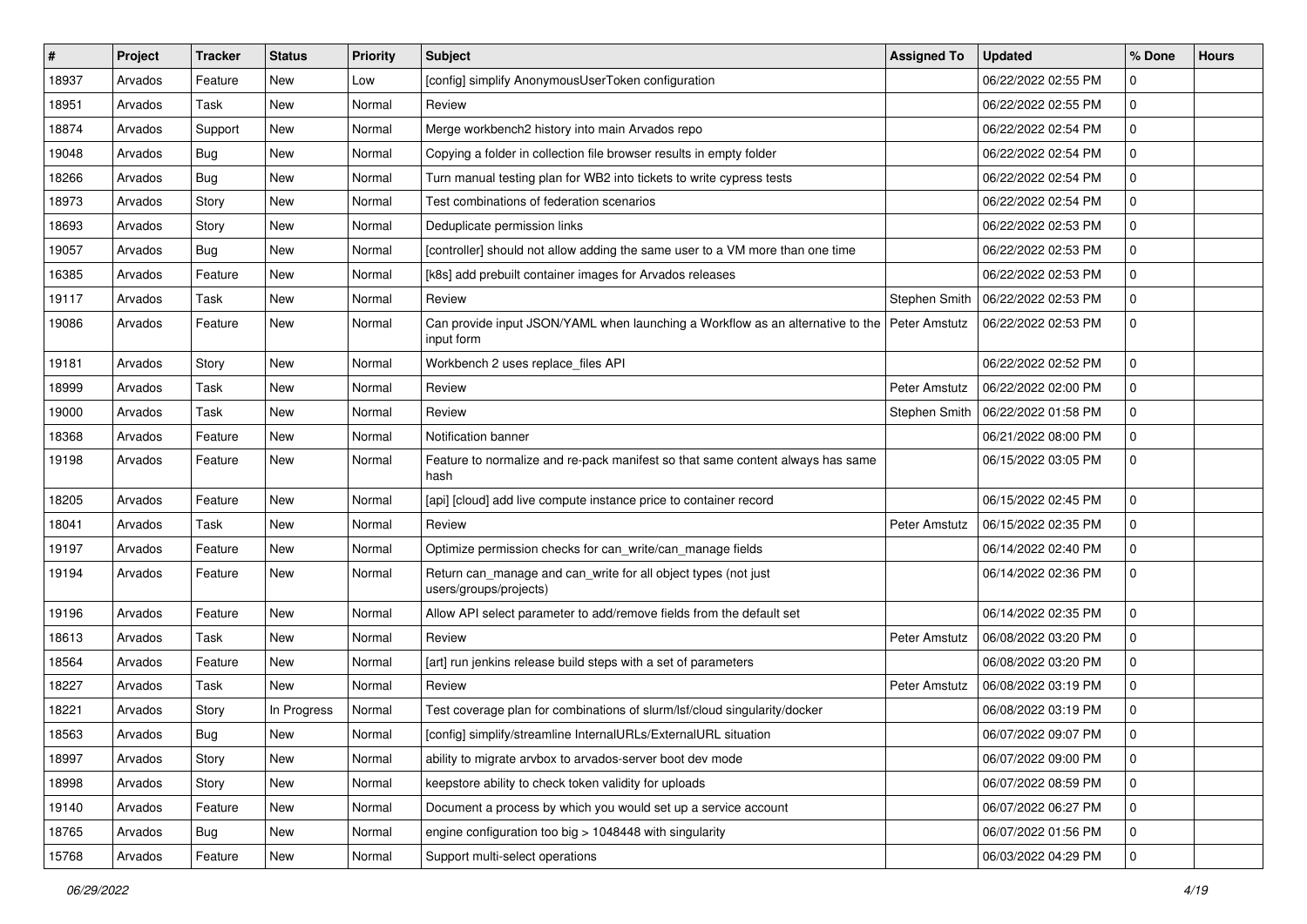| ∦     | Project | <b>Tracker</b> | <b>Status</b> | <b>Priority</b> | <b>Subject</b>                                                                                                                            | <b>Assigned To</b> | <b>Updated</b>      | % Done        | <b>Hours</b> |
|-------|---------|----------------|---------------|-----------------|-------------------------------------------------------------------------------------------------------------------------------------------|--------------------|---------------------|---------------|--------------|
| 19150 | Arvados | Feature        | New           | Normal          | `arvados-server install -type=test -test-suite-user=X` should add user X to docker<br>and fuse groups                                     |                    | 05/20/2022 05:53 PM | 0             |              |
| 19082 | Arvados | Feature        | <b>New</b>    | Normal          | Scale default keep cache request with cores or RAM request                                                                                |                    | 05/04/2022 03:19 PM | $\mathbf 0$   |              |
| 17456 | Arvados | Task           | <b>New</b>    | Normal          | Review                                                                                                                                    | Peter Amstutz      | 05/04/2022 03:19 PM | $\mathbf 0$   |              |
| 17054 | Arvados | Feature        | In Progress   | Normal          | Custom naming for scatter steps                                                                                                           |                    | 05/04/2022 03:19 PM | $\mathbf 0$   |              |
| 19056 | Arvados | Feature        | New           | Normal          | Environment variable / command line convention that specifies where to get<br>HOST/TOKEN settings.conf                                    |                    | 05/04/2022 03:18 PM | $\mathbf 0$   |              |
| 18961 | Arvados | Feature        | <b>New</b>    | Normal          | Go FileSystem / FUSE mount supports block caching & prefetch                                                                              |                    | 05/04/2022 03:18 PM | $\mathbf 0$   |              |
| 18788 | Arvados | Feature        | <b>New</b>    | Normal          | User merge & migration support on LoginCluster federations                                                                                |                    | 05/04/2022 03:18 PM | $\mathbf 0$   |              |
| 18960 | Arvados | Feature        | <b>New</b>    | Normal          | crunch-run can use Go FUSE driver for read-only mounts                                                                                    |                    | 05/04/2022 03:17 PM | $\mathbf 0$   |              |
| 19091 | Arvados | Feature        | <b>New</b>    | Normal          | Managed property to assert valid unix username                                                                                            |                    | 05/02/2022 04:48 PM | $\mathbf 0$   |              |
| 19058 | Arvados | Support        | New           | Normal          | Add code scanning to jenkins pipeline                                                                                                     |                    | 04/27/2022 03:08 PM | $\mathbf 0$   |              |
| 19047 | Arvados | Feature        | <b>New</b>    | Normal          | Pythonic interface to launch workflows                                                                                                    |                    | 04/20/2022 07:41 PM | $\mathbf 0$   |              |
| 18977 | Arvados | Bug            | <b>New</b>    | Normal          | Mishandled Azure error?                                                                                                                   |                    | 04/12/2022 07:55 PM | $\mathbf 0$   |              |
| 18988 | Arvados | Feature        | <b>New</b>    | Normal          | [CWL] support singularity/docker hint to make debugging workflows easier                                                                  |                    | 04/11/2022 06:29 PM | $\mathbf 0$   |              |
| 18689 | Arvados | Feature        | New           | Normal          | support secret environment                                                                                                                |                    | 04/06/2022 03:55 PM | $\mathbf 0$   |              |
| 18969 | Arvados | <b>Bug</b>     | New           | Normal          | Controller should monitor its own memory usage and pause requests handling<br>when memory usage is high                                   |                    | 04/05/2022 02:53 PM | $\mathbf 0$   |              |
| 18815 | Arvados | Task           | <b>New</b>    | Normal          | Review                                                                                                                                    | Peter Amstutz      | 04/05/2022 02:53 PM | $\mathbf 0$   |              |
| 18576 | Arvados | Feature        | <b>New</b>    | Normal          | arv-put converts properties aliases to vocabulary ids                                                                                     |                    | 04/05/2022 02:53 PM | $\mathbf 0$   |              |
| 18970 | Arvados | Feature        | <b>New</b>    | Normal          | Add support for publicly shared collections (anonymous user)                                                                              |                    | 04/04/2022 03:17 PM | $\mathbf 0$   |              |
| 18967 | Arvados | Story          | <b>New</b>    | Normal          | drop legacy columns and tables                                                                                                            |                    | 04/01/2022 07:03 PM | $\mathbf 0$   |              |
| 18946 | Arvados | Feature        | <b>New</b>    | Normal          | Render fields of user profile from config                                                                                                 |                    | 03/30/2022 02:29 PM | $\mathbf 0$   |              |
| 18942 | Arvados | Story          | <b>New</b>    | Normal          | Remove perl SDK, tests, dependencies                                                                                                      |                    | 03/29/2022 02:14 PM | $\mathbf 0$   |              |
| 18860 | Arvados | Story          | <b>New</b>    | Normal          | Display number of container attempts and make it easy to access past logs                                                                 |                    | 03/23/2022 06:53 PM | $\mathbf 0$   |              |
| 15681 | Arvados | Feature        | <b>New</b>    | Normal          | wb2 workflows run in "Workflow runs" project by default                                                                                   |                    | 03/23/2022 06:48 PM | $\mathbf 0$   |              |
| 15557 | Arvados | Bug            | New           | Normal          | [Process view] Re-run workflow                                                                                                            |                    | 03/23/2022 06:10 PM | $\mathbf 0$   |              |
| 16208 | Arvados | <b>Bug</b>     | <b>New</b>    | Normal          | Workbench2 doesn't show inputs then #main object is not a Workflow                                                                        |                    | 03/23/2022 03:55 PM | $\mathbf 0$   |              |
| 3640  | Arvados | Story          | New           | Normal          | [SDKs] Add runtime option to SDKs (esp Python and arv-mount) to use a<br>filesystem directory block cache as an alternative to RAM cache. |                    | 03/21/2022 03:58 PM | $^{\prime}$ 0 |              |
| 18871 | Arvados | Feature        | New           | Normal          | WebDAV uses replace_files API                                                                                                             |                    | 03/16/2022 02:13 PM | 0             |              |
| 18864 | Arvados | <b>Bug</b>     | New           | Normal          | "Responsible person" link is wrong                                                                                                        |                    | 03/14/2022 03:49 PM | $\mathbf 0$   |              |
| 18862 | Arvados | Bug            | New           | Normal          | [api] remove replay_job_log rake task                                                                                                     |                    | 03/14/2022 03:43 PM | $\mathbf 0$   |              |
| 18861 | Arvados | Story          | New           | Normal          | Retire wb1                                                                                                                                |                    | 03/14/2022 02:48 PM | $\mathbf 0$   |              |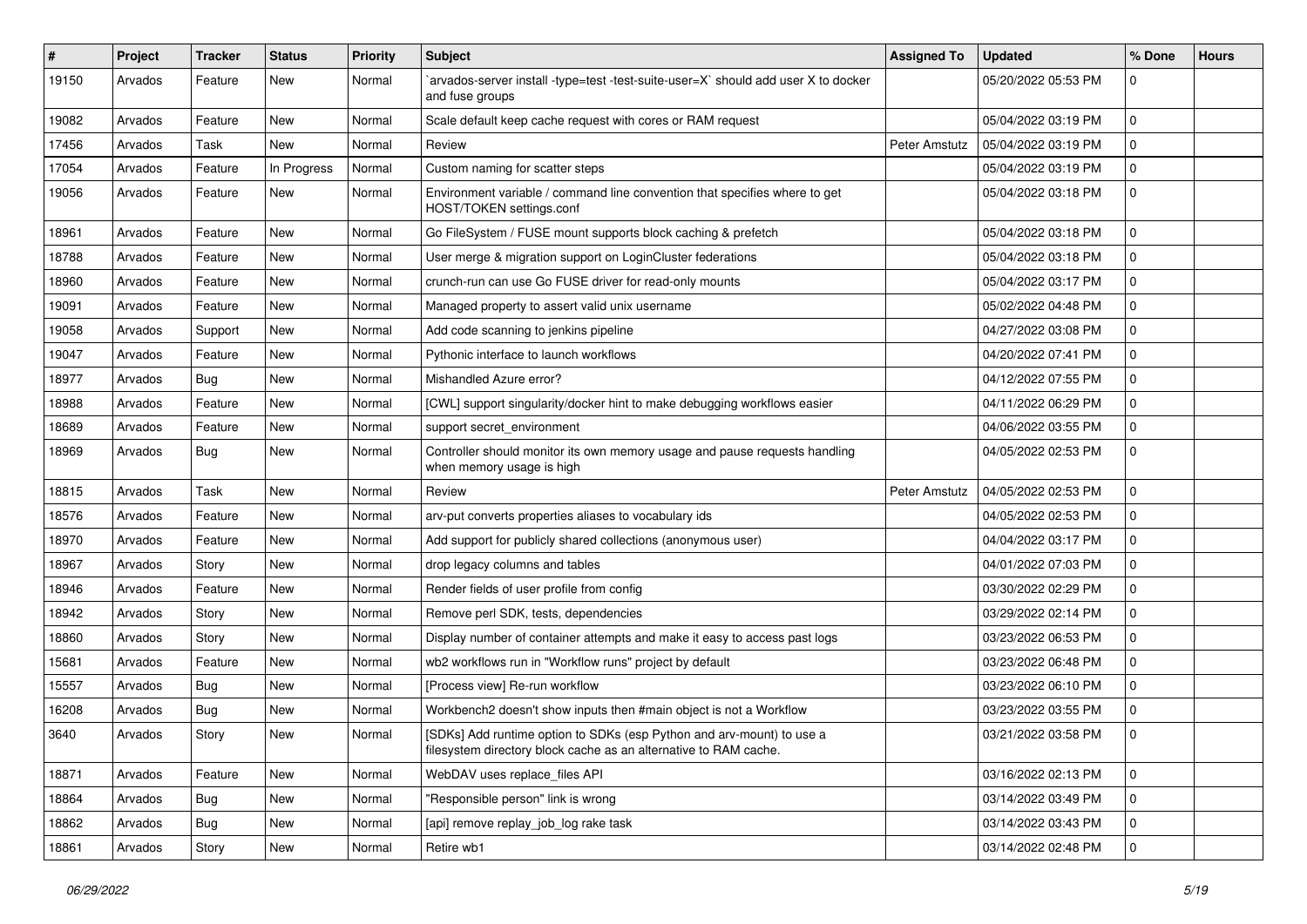| #     | Project | <b>Tracker</b> | <b>Status</b> | <b>Priority</b> | <b>Subject</b>                                                                                      | <b>Assigned To</b> | <b>Updated</b>      | % Done       | <b>Hours</b> |
|-------|---------|----------------|---------------|-----------------|-----------------------------------------------------------------------------------------------------|--------------------|---------------------|--------------|--------------|
| 18853 | Arvados | Story          | <b>New</b>    | Normal          | Get input collection uuid or metadata                                                               |                    | 03/10/2022 03:13 PM | $\mathbf 0$  |              |
| 18846 | Arvados | Story          | <b>New</b>    | Normal          | Rendering rich descriptions                                                                         |                    | 03/09/2022 08:42 PM | $\Omega$     |              |
| 18841 | Arvados | Feature        | <b>New</b>    | Normal          | Feature to inject additional info into wb2 details panel                                            |                    | 03/08/2022 09:59 PM | $\mathbf 0$  |              |
| 18842 | Arvados | Feature        | <b>New</b>    | Normal          | Local disk keep cache for Python SDK/arv-mount                                                      |                    | 03/08/2022 04:29 PM | $\mathbf 0$  |              |
| 18840 | Arvados | Feature        | <b>New</b>    | Normal          | Algorithm to repack small files into larger blocks                                                  |                    | 03/08/2022 03:15 PM | $\mathbf{0}$ |              |
| 18724 | Arvados | <b>Bug</b>     | <b>New</b>    | Normal          | Collection file names should contain full paths for substring matching                              |                    | 03/01/2022 09:11 PM | $\mathbf 0$  |              |
| 18810 | Arvados | Feature        | <b>New</b>    | Normal          | PySDK API Client wrapper methods that automatically translate properties using a<br>vocabulary      |                    | 03/01/2022 08:58 PM | $\mathbf 0$  |              |
| 18799 | Arvados | Story          | <b>New</b>    | Normal          | Strategy to tie the Python SDK to the API docs                                                      |                    | 02/23/2022 08:05 PM | $\mathbf 0$  |              |
| 18797 | Arvados | Story          | In Progress   | Normal          | Flesh out python sdk documentation in docstrings & ensure good presentation in<br>pydoc             |                    | 02/23/2022 08:04 PM | $\mathbf 0$  |              |
| 18798 | Arvados | Story          | <b>New</b>    | Normal          | Turn code cookbook into liquid template & include files separately                                  |                    | 02/23/2022 07:46 PM | $\mathsf 0$  |              |
| 17459 | Arvados | Task           | <b>New</b>    | Normal          | Review                                                                                              | Peter Amstutz      | 02/23/2022 03:13 PM | $\Omega$     |              |
| 15250 | Arvados | Feature        | In Progress   | Normal          | a-c-r set TTL on final output collection                                                            | Jiayong Li         | 02/23/2022 03:13 PM | $\mathbf 0$  |              |
| 18790 | Arvados | Feature        | <b>New</b>    | Normal          | Access live container logs through arvados-client and crunch-run container<br>gateway               |                    | 02/18/2022 03:28 PM | $\mathsf 0$  |              |
| 18726 | Arvados | Feature        | <b>New</b>    | Normal          | a-c-r uses arv-put internally to upload dependencies                                                |                    | 02/10/2022 04:53 PM | $\Omega$     |              |
| 18706 | Arvados | Task           | In Progress   | Normal          | Review<br>18594-Collection-Advanced-Menu-is-trying-to-fetch-User-record-with-collection-UU<br>ID    | Daniel Kutyła      | 02/03/2022 03:40 PM | $\mathbf 0$  |              |
| 15730 | Arvados | Story          | <b>New</b>    | Normal          | [Workbench 2] Implement UI for new group permission scheme                                          |                    | 02/02/2022 04:00 PM | $\mathbf{0}$ |              |
| 17772 | Arvados | Feature        | <b>New</b>    | Normal          | use subject identifier (username etc) in "identity_url" instead of "email" for login                |                    | 01/31/2022 04:22 PM | $\Omega$     |              |
| 18677 | Arvados | Feature        | New           | Normal          | Container runtime metrics API                                                                       |                    | 01/25/2022 06:56 PM | $\Omega$     |              |
| 18672 | Arvados | Feature        | <b>New</b>    | Normal          | [go sdk] describe + implement desired Go SDK                                                        |                    | 01/24/2022 09:34 PM | $\mathbf 0$  |              |
| 18671 | Arvados | <b>Bug</b>     | <b>New</b>    | Normal          | [go sdk] update documentation                                                                       |                    | 01/24/2022 09:33 PM | $\mathbf{0}$ |              |
| 18669 | Arvados | Task           | <b>New</b>    | Normal          | review 18668-add-project-support-to-deduplication-report                                            |                    | 01/24/2022 04:51 PM | $\mathbf 0$  |              |
| 18668 | Arvados | Feature        | In Progress   | Normal          | [deduplication report] add project support                                                          | Ward<br>Vandewege  | 01/24/2022 04:50 PM | $\mathbf 0$  |              |
| 18650 | Arvados | Task           | <b>New</b>    | Normal          | Design API for helper methods for working with vocabularies                                         | Peter Amstutz      | 01/19/2022 04:52 PM | $\mathbf 0$  |              |
| 18616 | Arvados | Task           | <b>New</b>    | Normal          | Review                                                                                              | Ward<br>Vandewege  | 01/19/2022 04:23 PM | $\Omega$     |              |
| 17910 | Arvados | Task           | <b>New</b>    | Normal          | investigate                                                                                         | Peter Amstutz      | 01/19/2022 02:17 PM | $\mathbf 0$  |              |
| 17178 | Arvados | Feature        | <b>New</b>    | Normal          | Render live graphs of container crunchstat in wb2                                                   |                    | 01/18/2022 09:46 PM | $\mathbf 0$  |              |
| 12868 | Arvados | Story          | <b>New</b>    | Normal          | Rearrange packages so "ary" runs a Go program that shells out to Python/Ruby<br>code only if needed |                    | 01/18/2022 09:30 PM | $\mathbf 0$  |              |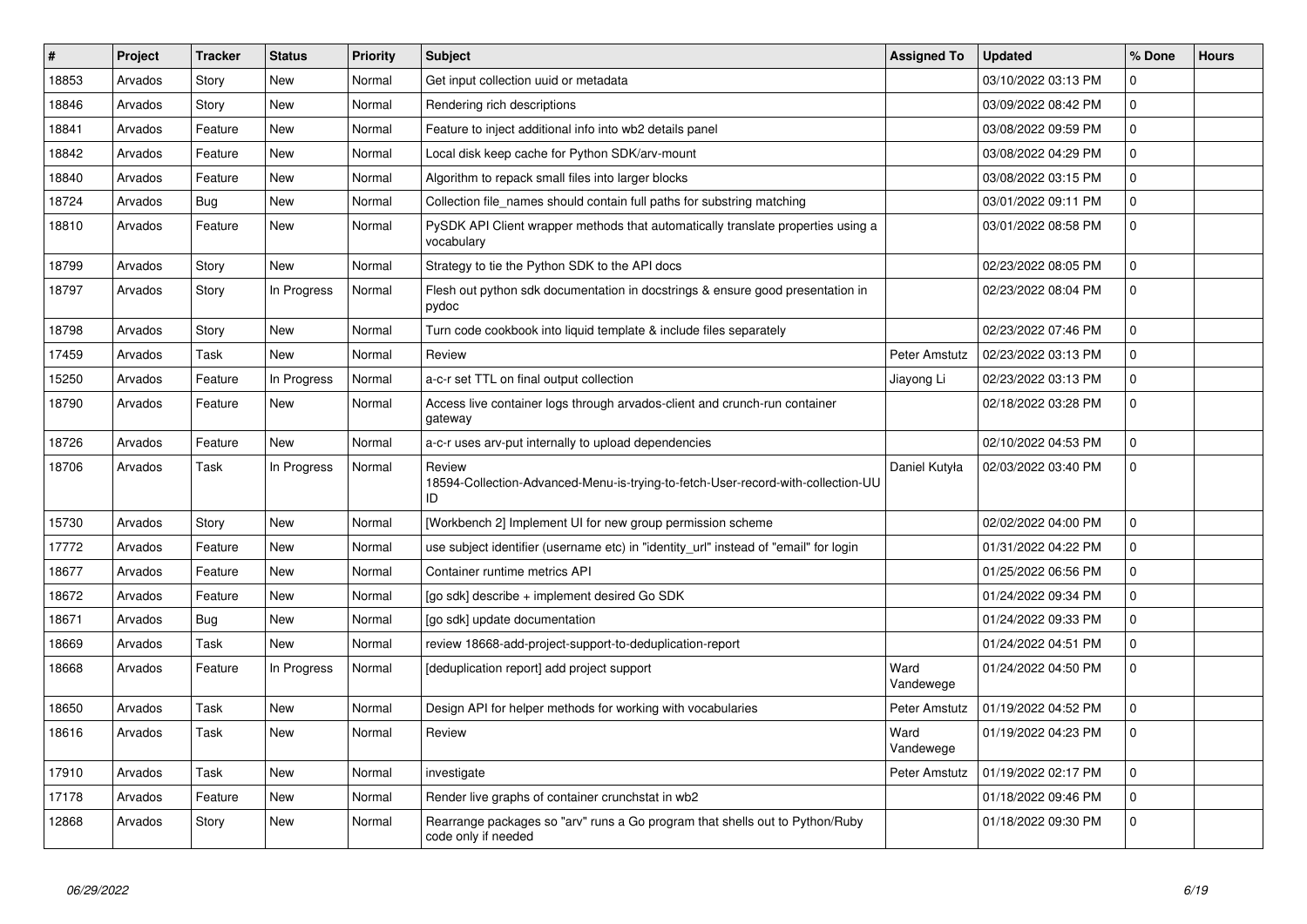| #     | Project | <b>Tracker</b> | <b>Status</b> | <b>Priority</b> | <b>Subject</b>                                                                                                                                     | <b>Assigned To</b> | <b>Updated</b>      | % Done       | <b>Hours</b> |
|-------|---------|----------------|---------------|-----------------|----------------------------------------------------------------------------------------------------------------------------------------------------|--------------------|---------------------|--------------|--------------|
| 18609 | Arvados | Task           | <b>New</b>    | Normal          | Review                                                                                                                                             | Ward<br>Vandewege  | 01/18/2022 08:55 PM | $\Omega$     |              |
| 18623 | Arvados | Feature        | <b>New</b>    | Normal          | Ensure Etag can be used and honor If-Match header in updates                                                                                       |                    | 01/12/2022 04:50 PM | $\mathbf 0$  |              |
| 18621 | Arvados | Feature        | <b>New</b>    | Normal          | Ability for admin to purge old versions of a collection                                                                                            |                    | 01/10/2022 04:41 PM | $\mathbf 0$  |              |
| 18620 | Arvados | Feature        | <b>New</b>    | Normal          | [LSF] use btop to adjust relative priorities of arvados jobs                                                                                       |                    | 01/10/2022 03:45 PM | $\mathbf 0$  |              |
| 18163 | Arvados | Feature        | New           | Normal          | [Crunch] add CWL extension to limit the number of concurrently running jobs<br>during a scatter                                                    |                    | 01/10/2022 03:42 PM | $\mathbf 0$  |              |
| 18618 | Arvados | Bug            | New           | Normal          | Reusing workflows/steps is too slow                                                                                                                |                    | 01/07/2022 07:12 PM | $\mathbf 0$  |              |
| 18225 | Arvados | Task           | In Progress   | Normal          | Review 18207-Workbench2-is-not-clearing-the-project-content-when-switching                                                                         | Daniel Kutyła      | 01/06/2022 03:51 PM | $\Omega$     |              |
| 17472 | Arvados | Story          | In Progress   | Normal          | Architecture for displaying container metrics in workbench                                                                                         | Tom Clegg          | 12/16/2021 04:29 PM | $\mathbf 0$  |              |
| 17775 | Arvados | <b>Bug</b>     | New           | Normal          | [a-d-c] the user should be able to see when preemptible nodes get shut down and<br>the running container requeued                                  |                    | 12/14/2021 09:01 PM | $\mathbf 0$  |              |
| 18586 | Arvados | Bug            | <b>New</b>    | Normal          | Remove docs/code for unsupported AsyncPermissionsUpdateInterval                                                                                    |                    | 12/14/2021 04:21 PM | $\mathbf 0$  |              |
| 18573 | Arvados | Feature        | New           | Normal          | packer compute image builder script should take an explicit arvados package<br>version to install instead of latest in selected package repository |                    | 12/09/2021 05:01 PM | 0            |              |
| 17805 | Arvados | Feature        | In Progress   | Normal          | [fuse] access containers and container_requests through by_id directory in sitefs                                                                  | Tom Clegg          | 12/08/2021 07:44 PM | $\mathbf 0$  |              |
| 18486 | Arvados | <b>Bug</b>     | <b>New</b>    | Normal          | Docker containers are always removed                                                                                                               |                    | 12/07/2021 03:31 PM | $\Omega$     |              |
| 12900 | Arvados | Feature        | <b>New</b>    | Normal          | [Crunch2] [crunch-run] Prune old images before installing image for current<br>container                                                           |                    | 12/07/2021 03:31 PM | $\mathbf 0$  |              |
| 17669 | Arvados | <b>Task</b>    | In Progress   | Normal          | Review                                                                                                                                             | Tom Clegg          | 12/07/2021 12:47 AM | $\mathbf 0$  |              |
| 18548 | Arvados | Feature        | <b>New</b>    | Normal          | Ability to share a link to the "Get API Token" dialog in WB"                                                                                       |                    | 12/03/2021 03:22 PM | $\mathbf 0$  |              |
| 18512 | Arvados | <b>Task</b>    | In Progress   | Normal          | Review 18488-nonblocking-advisory-lock                                                                                                             | Tom Clegg          | 12/02/2021 04:59 PM | $\Omega$     |              |
| 18516 | Arvados | Story          | <b>New</b>    | Normal          | run Theia interactively for development on shell and/or compute nodes                                                                              |                    | 12/01/2021 05:47 PM | $\mathbf 0$  |              |
| 18515 | Arvados | Story          | New           | Normal          | run interactive Jupyter on shell and/or compute nodes                                                                                              |                    | 12/01/2021 05:17 PM | $\mathbf 0$  |              |
| 18514 | Arvados | Story          | <b>New</b>    | Normal          | Research framework for interactive tutorials that overlay the app                                                                                  |                    | 12/01/2021 03:49 PM | $\mathbf 0$  |              |
| 18501 | Arvados | Bug            | <b>New</b>    | Normal          | Add option in ARV GUI to open link in new tab                                                                                                      |                    | 11/30/2021 03:43 PM | $\mathbf 0$  |              |
| 18500 | Arvados | Bug            | New           | Normal          | Arvados CV for "Study Type" property not active                                                                                                    |                    | 11/30/2021 03:41 PM | $\mathbf 0$  |              |
| 18499 | Arvados | <b>Bug</b>     | <b>New</b>    | Normal          | Advanced Dialog on collections shows the manifest_text as null                                                                                     |                    | 11/30/2021 03:38 PM | $\mathbf 0$  |              |
| 18498 | Arvados | Bug            | <b>New</b>    | Normal          | WB2 collection UUID in project URL shows blank page                                                                                                |                    | 11/30/2021 03:37 PM | $\mathbf 0$  |              |
| 18481 | Arvados | <b>Bug</b>     | New           | Normal          | Workbench allows setting values with leading and trailing whitespace in property<br>values                                                         |                    | 11/26/2021 08:13 AM |              |              |
| 18182 | Arvados | Feature        | New           | Normal          | Parameter on get_permissions API to return every user and group with<br>permissions                                                                |                    | 11/24/2021 04:15 PM | $\mathbf 0$  |              |
| 17953 | Arvados | Story          | <b>New</b>    | Normal          | [api] Remove unused "node" object                                                                                                                  |                    | 11/23/2021 09:28 PM | $\mathbf{0}$ |              |
| 17993 | Arvados | Feature        | New           | Normal          | [deduplication-report] supports storage classes                                                                                                    |                    | 11/23/2021 09:26 PM | 0            |              |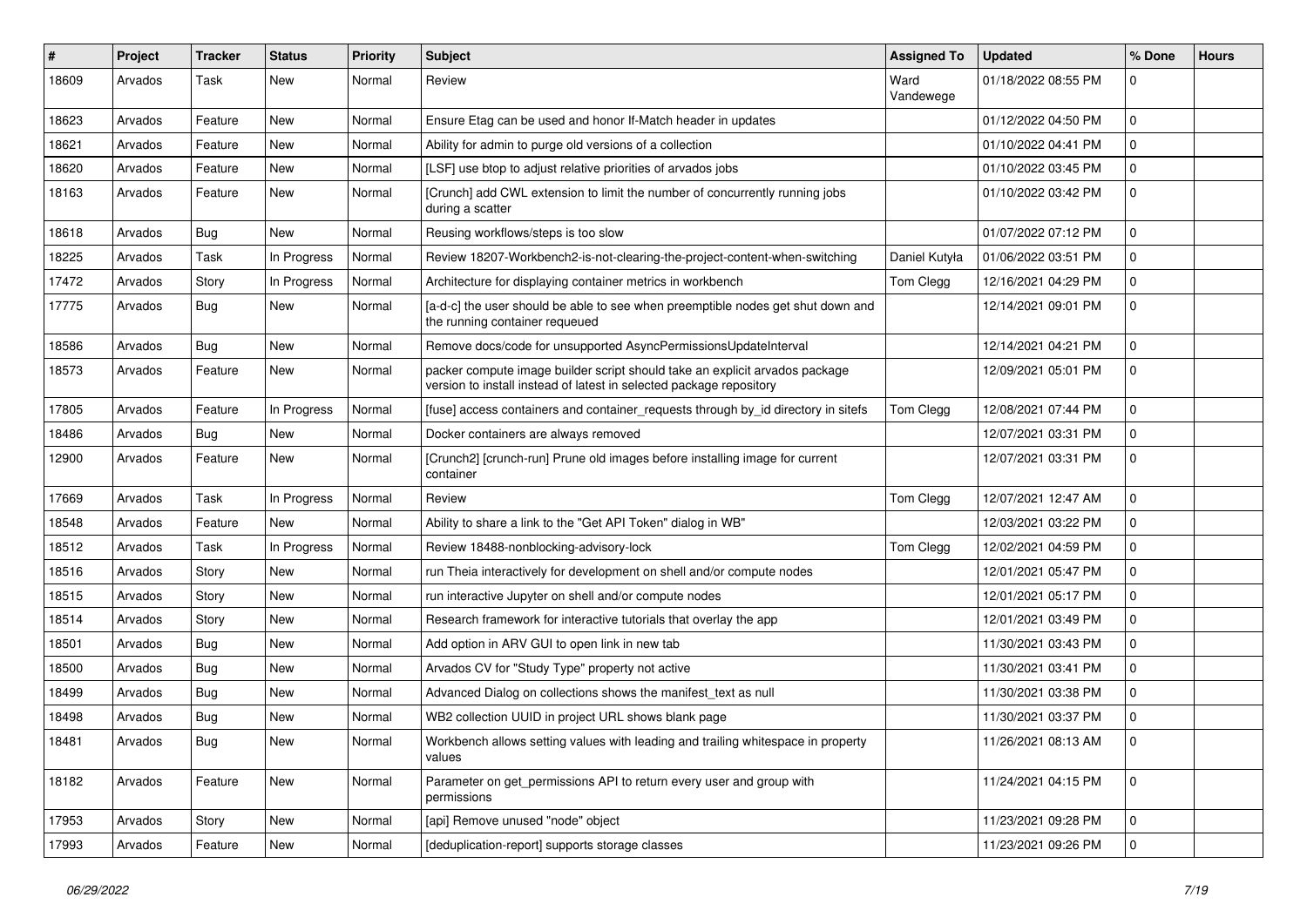| $\#$  | Project | <b>Tracker</b> | <b>Status</b> | <b>Priority</b> | Subject                                                                                                                   | <b>Assigned To</b> | <b>Updated</b>      | % Done         | <b>Hours</b> |
|-------|---------|----------------|---------------|-----------------|---------------------------------------------------------------------------------------------------------------------------|--------------------|---------------------|----------------|--------------|
| 18345 | Arvados | Bug            | New           | Normal          | Activity script crash                                                                                                     |                    | 11/23/2021 09:13 PM | O              |              |
| 18347 | Arvados | Feature        | <b>New</b>    | Normal          | Cache negative token lookups in federation/OIDC                                                                           |                    | 11/23/2021 09:07 PM | $\Omega$       |              |
| 18464 | Arvados | Feature        | New           | Normal          | Batch update endpoint for permission changes                                                                              |                    | 11/22/2021 03:33 PM | $\Omega$       |              |
| 18462 | Arvados | Story          | New           | Normal          | Requesting object by uuid should return 403 instead of 404                                                                |                    | 11/22/2021 03:20 PM | $\Omega$       |              |
| 18463 | Arvados | Feature        | <b>New</b>    | Normal          | Sharing dialog shows all permissions including indirect and allows searching for<br>users by name                         |                    | 11/22/2021 03:20 PM | $\Omega$       |              |
| 18393 | Arvados | Bug            | <b>New</b>    | Normal          | [workbench2] forces relogin on every new window/tab                                                                       |                    | 11/19/2021 02:43 PM | $\Omega$       |              |
| 18385 | Arvados | Bug            | New           | Normal          | arvados-server config-dump   arvados-server config-check -config=- spurious<br>warnings                                   |                    | 11/16/2021 09:06 PM | $\Omega$       |              |
| 18369 | Arvados | Feature        | <b>New</b>    | Normal          | [doc] describe the block packing algorithm used by our various Keep clients<br>(arv-put, python sdk, keep-web, arv-mount) |                    | 11/15/2021 04:14 PM | $\Omega$       |              |
| 18362 | Arvados | Story          | New           | Normal          | cwltest results for Arvados produces badges which can be linked to from<br>commonwl.org                                   |                    | 11/10/2021 05:41 PM | $\Omega$       |              |
| 18166 | Arvados | Bug            | New           | Normal          | [Release] Auto-sync the arvados gem dependencies on RailsAPI and Workbench1                                               |                    | 11/10/2021 04:14 PM | $\Omega$       |              |
| 18234 | Arvados | Task           | New           | Normal          | Review                                                                                                                    | Ward<br>Vandewege  | 11/10/2021 04:14 PM | $\Omega$       |              |
| 18235 | Arvados | Task           | <b>New</b>    | Normal          | Review                                                                                                                    | Ward<br>Vandewege  | 11/10/2021 04:05 PM | $\Omega$       |              |
| 17232 | Arvados | Support        | New           | Normal          | add example of readRDS() to arvadosR help                                                                                 |                    | 11/09/2021 07:58 PM | $\mathbf 0$    |              |
| 18278 | Arvados | Bug            | New           | Normal          | [k8s] start using an ingress                                                                                              | Ward<br>Vandewege  | 11/09/2021 07:56 PM | $\Omega$       |              |
| 18239 | Arvados | Story          | New           | Normal          | Add Kubernetes testing to CI                                                                                              |                    | 11/09/2021 07:56 PM | $\Omega$       |              |
| 13925 | Arvados | Story          | New           | Normal          | Default keep cache scales with requested container size                                                                   |                    | 11/08/2021 03:21 PM | $\Omega$       |              |
| 18341 | Arvados | Story          | <b>New</b>    | Normal          | "arvados-server init" can set up a single-node production cluster                                                         |                    | 11/08/2021 02:39 PM | $\Omega$       |              |
| 18338 | Arvados | Story          | New           | Normal          | "arvados-server init" can use a local root CA to sign certificates                                                        |                    | 11/05/2021 03:27 PM | $\Omega$       |              |
| 16552 | Arvados | Story          | <b>New</b>    | Normal          | "arvados-server init" can get TLS certificates from Let's Encrypt                                                         | Tom Clegg          | 11/05/2021 03:15 PM | $\Omega$       |              |
| 18335 | Arvados | Feature        | New           | Normal          | Export health checks as Prometheus metrics                                                                                |                    | 11/04/2021 03:58 PM | $\Omega$       |              |
| 18334 | Arvados | Bug            | <b>New</b>    | Normal          | Accept release info changes in docker recipes                                                                             |                    | 11/04/2021 03:23 PM | $\Omega$       |              |
| 17945 | Arvados | Feature        | <b>New</b>    | Normal          | design: Add type checking to the structured vocabulary                                                                    |                    | 11/02/2021 05:13 PM | $\Omega$       |              |
| 17946 | Arvados | Feature        | New           | Normal          | design: add complex structures to structured vocabulary                                                                   |                    | 11/02/2021 05:12 PM | $\Omega$       |              |
| 18292 | Arvados | <b>Bug</b>     | New           | Normal          | [cleanup] remove AssignNodeHostname from the configuration. Also from the<br>documentation.                               |                    | 10/22/2021 09:24 PM | 0              |              |
| 18291 | Arvados | Task           | In Progress   | Normal          | Review 18287-external-url-defaults                                                                                        | Tom Clegg          | 10/22/2021 07:19 PM | $\Omega$       |              |
| 18280 | Arvados | Bug            | New           | Normal          | Advanced Search in ARV PROD GUI non-functional                                                                            |                    | 10/20/2021 04:46 PM | $\overline{0}$ |              |
| 18279 | Arvados | <b>Bug</b>     | New           | Normal          | Data Collection page on 2.3.0 rc2                                                                                         |                    | 10/20/2021 04:45 PM | $\mathbf 0$    |              |
| 18241 | Arvados | Story          | New           | Normal          | "NanoCPUs can not be set" Docker error                                                                                    |                    | 10/13/2021 03:13 PM | $\mathbf 0$    |              |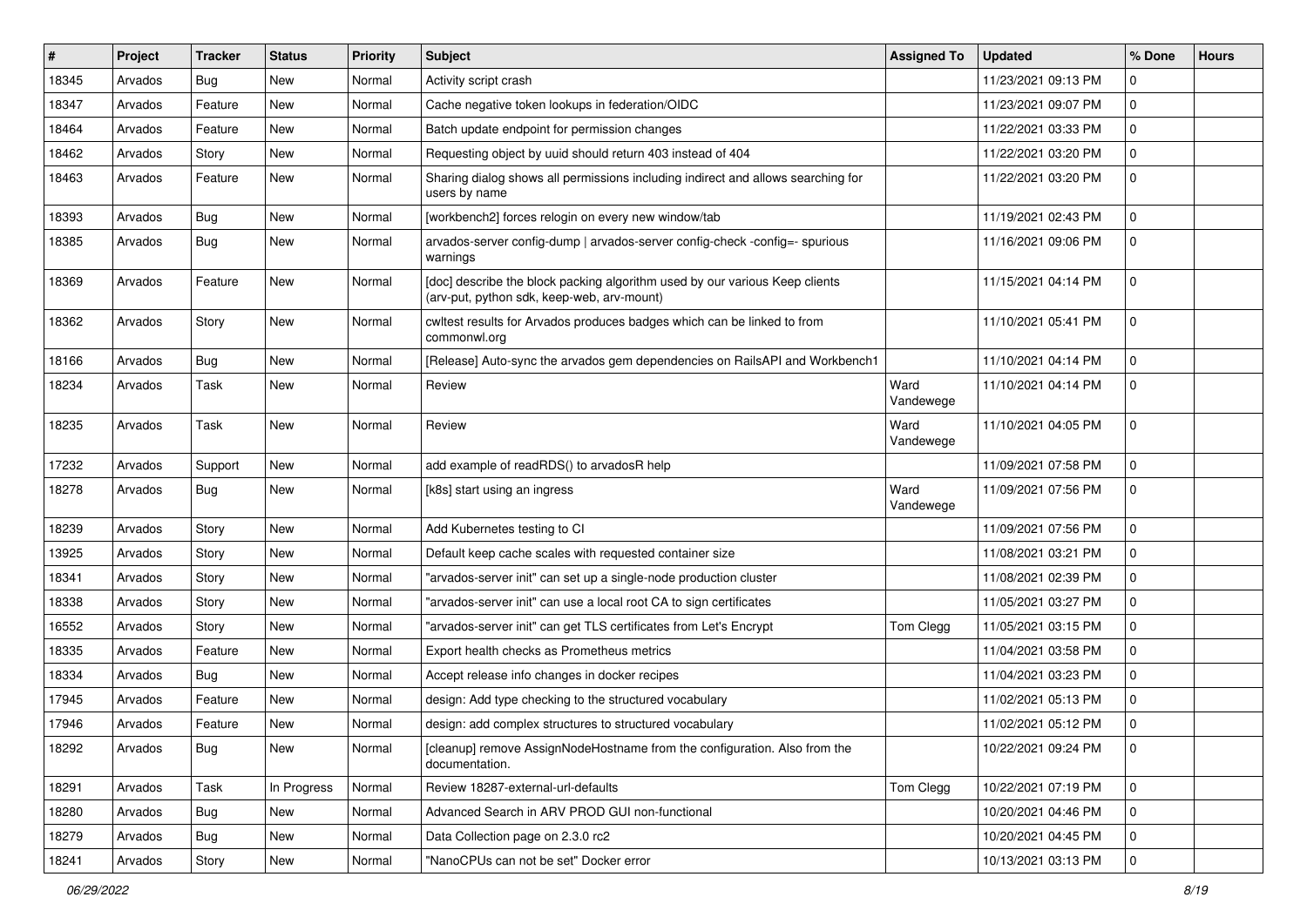| #     | Project | <b>Tracker</b> | <b>Status</b> | <b>Priority</b> | <b>Subject</b>                                                                                           | <b>Assigned To</b> | <b>Updated</b>      | % Done      | <b>Hours</b> |
|-------|---------|----------------|---------------|-----------------|----------------------------------------------------------------------------------------------------------|--------------------|---------------------|-------------|--------------|
| 18262 | Arvados | Bug            | <b>New</b>    | Normal          | [crunch-run] handle out-of-diskspace on the compute node better                                          |                    | 10/08/2021 09:42 PM | U           |              |
| 18255 | Arvados | Story          | <b>New</b>    | Normal          | Proof of concept Arvados single-node AMI                                                                 |                    | 10/06/2021 03:25 PM | $\Omega$    |              |
| 18220 | Arvados | <b>Bug</b>     | New           | Normal          | Support Docker ENTRYPOINT on Singularity in crunch-run                                                   |                    | 09/29/2021 03:25 PM | $\Omega$    |              |
| 18218 | Arvados | Feature        | New           | Normal          | ARV GUI: perform operations on files selected via the filter                                             |                    | 09/28/2021 08:30 PM | $\Omega$    |              |
| 18217 | Arvados | Feature        | New           | Normal          | Enable file sorting in Data Collection                                                                   |                    | 09/28/2021 07:45 PM | $\Omega$    |              |
| 17699 | Arvados | Story          | In Progress   | Normal          | Design new keepstore internal architecture that supports efficient streaming &<br>range requests         | Tom Clegg          | 09/28/2021 07:41 PM | $\Omega$    |              |
| 18214 | Arvados | Bug            | New           | Normal          | global search results link to wb1 not wb2                                                                |                    | 09/28/2021 07:30 PM | $\Omega$    |              |
| 18213 | Arvados | Feature        | <b>New</b>    | Normal          | Arvados "display in new tab" shows outdated data                                                         |                    | 09/28/2021 07:28 PM | $\Omega$    |              |
| 18212 | Arvados | Bug            | <b>New</b>    | Normal          | Read-only users can't open file in new tab                                                               |                    | 09/28/2021 07:27 PM | $\Omega$    |              |
| 18211 | Arvados | Feature        | New           | Normal          | Should the Loading Progress bar always be shown?                                                         |                    | 09/28/2021 07:16 PM | $\Omega$    |              |
| 18210 | Arvados | Bug            | New           | Normal          | Create Mountainduck Bookmark files not working                                                           |                    | 09/28/2021 07:14 PM | $\Omega$    |              |
| 18209 | Arvados | Feature        | New           | Normal          | Re-run process on arvados throws error                                                                   |                    | 09/28/2021 07:12 PM | $\Omega$    |              |
| 18208 | Arvados | Bug            | New           | Normal          | Workbench2 search shows all sites even if just searching in one site                                     |                    | 09/28/2021 07:09 PM | 0           |              |
| 18204 | Arvados | Bug            | <b>New</b>    | Normal          | Workbench2 is missing a UI that shows which group a user is member of                                    |                    | 09/27/2021 08:47 PM | $\Omega$    |              |
| 18199 | Arvados | Bug            | New           | Normal          | Issue with sharing settings of "open access" new projects                                                |                    | 09/27/2021 07:58 PM | $\Omega$    |              |
| 18198 | Arvados | Bug            | New           | Normal          | "copy selected files into collection" function in WB2 extremely slow                                     |                    | 09/27/2021 07:45 PM | $\Omega$    |              |
| 18197 | Arvados | Feature        | <b>New</b>    | Normal          | add search option to input selection when running a workflow                                             |                    | 09/27/2021 07:41 PM | $\Omega$    |              |
| 18196 | Arvados | Feature        | New           | Normal          | expose saved searches as browsing option on the left side                                                |                    | 09/27/2021 07:39 PM | 0           |              |
| 18194 | Arvados | Feature        | <b>New</b>    | Normal          | "Release" as search option                                                                               |                    | 09/27/2021 07:35 PM | $\Omega$    |              |
| 18193 | Arvados | Feature        | New           | Normal          | Multi-select collections and projects to delete them                                                     |                    | 09/27/2021 07:14 PM | $\Omega$    |              |
| 18192 | Arvados | Bug            | New           | Normal          | Advanced search is showing ROX IDs in the search field syntax instead of clear<br>values                 |                    | 09/27/2021 07:13 PM | $\Omega$    |              |
| 18191 | Arvados | Bug            | New           | Normal          | [doc] the compute node image doc does not take releases into account                                     |                    | 09/24/2021 09:50 PM | $\Omega$    |              |
| 17695 | Arvados | Feature        | In Progress   | Normal          | [costanalyzer] make an accurate report for spot instances on AWS                                         |                    | 09/22/2021 08:47 PM | $\Omega$    |              |
| 18181 | Arvados | Feature        | New           | Normal          | Ability to specify a % of compute instance price that user is willing to go over from<br>cheapest        |                    | 09/22/2021 04:06 PM | $\Omega$    |              |
| 18174 | Arvados | Feature        | <b>New</b>    | Normal          | [servers] add logging with automatic rotation to user-specified directory                                |                    | 09/21/2021 09:08 PM | $\Omega$    |              |
| 18170 | Arvados | Bug            | New           | Normal          | Display of long names can be improved on WB2                                                             |                    | 09/20/2021 06:19 PM | $\Omega$    |              |
| 18168 | Arvados | <b>Bug</b>     | New           | Normal          | Workbench2 Trash is not listing all trashed items                                                        |                    | 09/20/2021 06:14 PM | $\mathbf 0$ |              |
| 18167 | Arvados | <b>Bug</b>     | New           | Normal          | Files in collection are not sorted                                                                       |                    | 09/20/2021 05:38 PM | $\Omega$    |              |
| 18165 | Arvados | Feature        | New           | Normal          | Whole-collection search in new collection viewer                                                         |                    | 09/20/2021 02:43 PM |             |              |
| 18161 | Arvados | <b>Bug</b>     | New           | Normal          | [a-d-c] the arvados_dispatchcloud_queue_entries prometheus metric should report<br>actual instance types |                    | 09/16/2021 04:41 PM | $\Omega$    |              |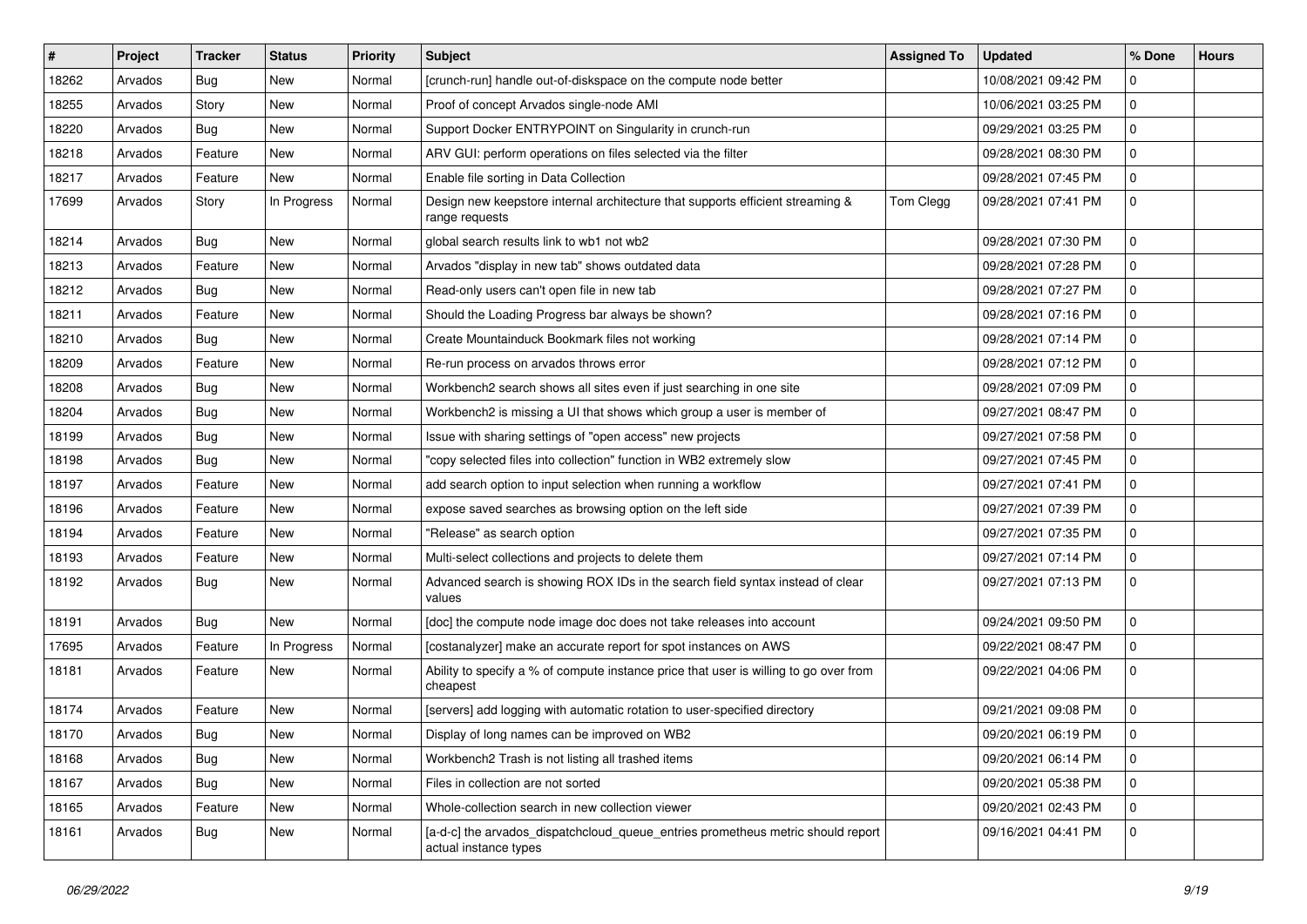| #     | Project | <b>Tracker</b> | <b>Status</b> | <b>Priority</b> | <b>Subject</b>                                                                                                            | <b>Assigned To</b>  | <b>Updated</b>      | % Done       | <b>Hours</b> |
|-------|---------|----------------|---------------|-----------------|---------------------------------------------------------------------------------------------------------------------------|---------------------|---------------------|--------------|--------------|
| 17420 | Arvados | Support        | New           | Normal          | Review Lon's cwltool PR                                                                                                   | Peter Amstutz       | 09/15/2021 03:16 PM |              |              |
| 18150 | Arvados | Story          | <b>New</b>    | Normal          | Document configuration items for customizing text in Workbench                                                            |                     | 09/15/2021 01:31 PM | $\Omega$     |              |
| 18125 | Arvados | Feature        | New           | Normal          | [deployment][provision][documentation] explain how to use a custom/existing<br>postgresql RDBMS                           | Javier Bértoli      | 09/13/2021 10:12 PM | 0            |              |
| 18124 | Arvados | Feature        | <b>New</b>    | Normal          | User edit page                                                                                                            |                     | 09/13/2021 10:05 PM | 0            |              |
| 16206 | Arvados | Task           | In Progress   | Normal          | Review 16168-process-container-request-properties                                                                         |                     | 09/10/2021 03:56 PM | 0            |              |
| 17510 | Arvados | Feature        | New           | Normal          | Create filter group based on an advanced search query in the UI                                                           |                     | 09/10/2021 01:33 PM | $\Omega$     |              |
| 18118 | Arvados | <b>Bug</b>     | New           | Normal          | investigate separate socket timeouts waiting for connection and HTTP response in<br>Python SDK                            |                     | 09/08/2021 03:22 PM | $\Omega$     |              |
| 18117 | Arvados | Story          | In Progress   | Normal          | Sample tracker                                                                                                            |                     | 09/08/2021 02:02 PM | 0            |              |
| 18114 | Arvados | <b>Bug</b>     | New           | Normal          | [a-d-c] slow down retries when CreateInstance returns non-quota/non-throttle<br>errors                                    |                     | 09/07/2021 06:11 PM | $\Omega$     |              |
| 18101 | Arvados | <b>Bug</b>     | <b>New</b>    | Normal          | [a-d-c] [AWS] add option to spin up (spot) instances in more/all availability zones in<br>the region                      |                     | 09/03/2021 08:16 PM | $\Omega$     |              |
| 15502 | Arvados | Story          | New           | Normal          | endpoint to show why container requests didn't reuse                                                                      |                     | 08/31/2021 07:29 PM | $\Omega$     |              |
| 17969 | Arvados | Support        | New           | Normal          | Investigate plugins for redmine templates                                                                                 | Lucas Di<br>Pentima | 08/31/2021 07:29 PM | $\Omega$     |              |
| 18075 | Arvados | <b>Bug</b>     | <b>New</b>    | Normal          | arvados-dispatch-cloud should respect Containers.MaxComputeVMs                                                            |                     | 08/30/2021 07:33 PM | $\Omega$     |              |
| 17287 | Arvados | Story          | In Progress   | Normal          | Ruby 2.5 will be EOLed soon, make sure to be ready for 2.6                                                                |                     | 08/30/2021 06:12 PM | 0            |              |
| 18071 | Arvados | Feature        | New           | Normal          | Use postgresql advisory locks to prevent concurrent dispatcher / keep-balance<br>processes                                |                     | 08/26/2021 05:55 PM | $\Omega$     |              |
| 17937 | Arvados | <b>Bug</b>     | New           | Normal          | [workbench] uploader is hardcoded to X-Keep-Desired-Replicas: 2                                                           |                     | 08/13/2021 04:40 AM | 0            |              |
| 18011 | Arvados | <b>Bug</b>     | New           | Normal          | [packaging][centos7] systemctl daemon-reload should be run by the post-inst<br>script when upgrading packages on centos 7 |                     | 08/13/2021 12:07 AM | $\Omega$     |              |
| 18019 | Arvados | Bug            | <b>New</b>    | Normal          | [deployment][arvados-formula] selinux breaks many installation steps                                                      |                     | 08/12/2021 06:31 PM | 0            |              |
| 18016 | Arvados | <b>Bug</b>     | New           | Normal          | [api] remove unused last_used_at and last_used_by_ip_address columns on<br>api_client_authorizations table                |                     | 08/12/2021 02:52 PM | $\Omega$     |              |
| 18009 | Arvados | <b>Bug</b>     | New           | Normal          | [controller] always returns an empty "unsigned_manifest_text" field for collections                                       |                     | 08/11/2021 05:15 PM | 0            |              |
| 18008 | Arvados | Bug            | New           | Normal          | [api] reqid not always being recorded in the api server log                                                               |                     | 08/11/2021 05:06 PM | $\Omega$     |              |
| 17826 | Arvados | Feature        | New           | Normal          | Mark individual collections with permission to download through keep-web.                                                 |                     | 08/10/2021 05:35 PM | $\Omega$     |              |
| 18000 | Arvados | <b>Bug</b>     | New           | Normal          | [deduplicationreport] negative number in the "saved by Keep deduplication" report                                         |                     | 08/10/2021 01:27 PM |              |              |
| 17942 | Arvados | <b>Bug</b>     | New           | Normal          | [arv-mount] requests manifest text multiple times when mounting collection                                                |                     | 08/09/2021 03:41 PM | $\Omega$     |              |
| 17941 | Arvados | <b>Bug</b>     | New           | Normal          | [ws] memory management issues                                                                                             |                     | 08/09/2021 03:40 PM | $\Omega$     |              |
| 17940 | Arvados | <b>Bug</b>     | New           | Normal          | [controller] memory management issues                                                                                     |                     | 08/09/2021 03:40 PM | $\Omega$     |              |
| 17991 | Arvados | Task           | In Progress   | Normal          | Review #17990 arvados-formula:commit:1ad296f, branch<br>17990-add-rvm-to-ubuntu1804                                       | Ward<br>Vandewege   | 08/09/2021 12:14 PM | $\mathbf{0}$ |              |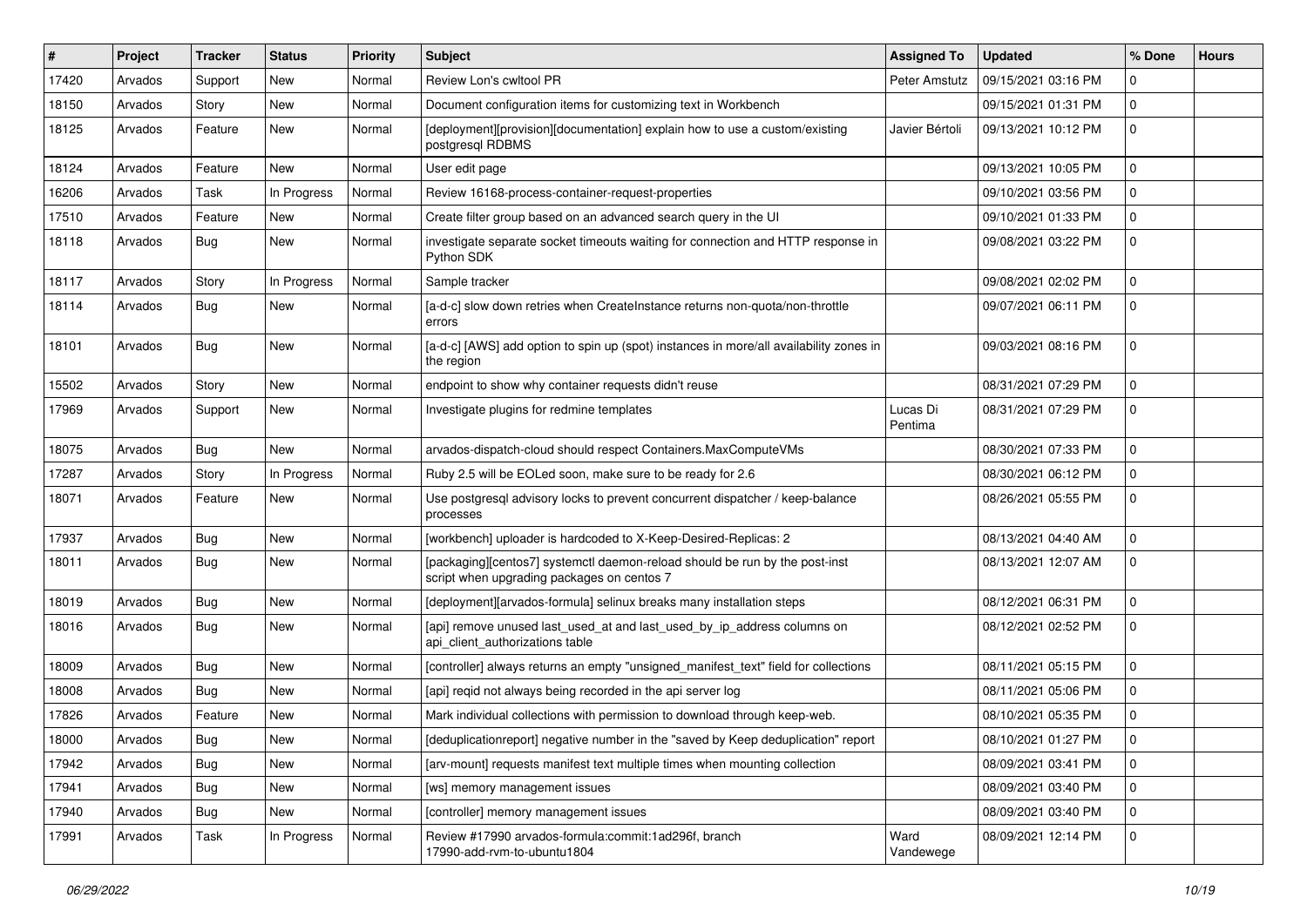| #     | Project | <b>Tracker</b> | <b>Status</b> | <b>Priority</b> | <b>Subject</b>                                                                                                                                      | <b>Assigned To</b>  | <b>Updated</b>      | % Done         | <b>Hours</b> |
|-------|---------|----------------|---------------|-----------------|-----------------------------------------------------------------------------------------------------------------------------------------------------|---------------------|---------------------|----------------|--------------|
| 17814 | Arvados | Feature        | <b>New</b>    | Normal          | Send "invite" or "friend request" to connect with other users                                                                                       |                     | 08/06/2021 09:51 PM | O              |              |
| 17931 | Arvados | <b>Task</b>    | <b>New</b>    | Normal          | Review                                                                                                                                              | Lucas Di<br>Pentima | 08/05/2021 03:27 PM | $\Omega$       |              |
| 17838 | Arvados | Feature        | <b>New</b>    | Normal          | Create filter group from advanced search                                                                                                            |                     | 08/05/2021 03:27 PM | $\Omega$       |              |
| 17981 | Arvados | Feature        | <b>New</b>    | Normal          | Hint to set properties on output collection based on workflow input or output<br>parameter values                                                   |                     | 08/05/2021 01:51 PM | $\Omega$       |              |
| 5778  | Arvados | Feature        | <b>New</b>    | Normal          | [FUSE] Support efficient copy at command line                                                                                                       |                     | 08/04/2021 07:44 PM | $\Omega$       |              |
| 16574 | Arvados | Feature        | New           | Normal          | Can limit which users can submit container requests.                                                                                                |                     | 08/02/2021 08:24 PM | $\Omega$       |              |
| 17859 | Arvados | Bug            | <b>New</b>    | Normal          | When @AutoSetupNewUsers: true@ new users' username is added as email                                                                                |                     | 08/02/2021 12:23 PM | $\Omega$       |              |
| 17950 | Arvados | <b>Task</b>    | <b>New</b>    | Normal          | review 17949-add-bullseye                                                                                                                           |                     | 07/29/2021 07:26 PM | $\Omega$       |              |
| 16617 | Arvados | Feature        | <b>New</b>    | Normal          | Improve arv-copy for workflows                                                                                                                      |                     | 07/26/2021 06:01 PM | $\Omega$       |              |
| 17938 | Arvados | Bug            | <b>New</b>    | Normal          | [deployment][arvados-formula] shell node centos-7 packages                                                                                          | Javier Bértoli      | 07/23/2021 07:08 PM | $\Omega$       |              |
| 16964 | Arvados | Task           | <b>New</b>    | Normal          | Review                                                                                                                                              | Peter Amstutz       | 07/15/2021 06:55 PM | $\Omega$       |              |
| 17786 | Arvados | Bug            | <b>New</b>    | Normal          | [deployment][webshell][shellinabox] centos 7's shellinabox is not pam-enabled                                                                       |                     | 07/09/2021 07:29 PM | O              |              |
| 17878 | Arvados | Bug            | <b>New</b>    | Normal          | [container shell] confusing error "channel 3: bad ext data" when forwarding tcp<br>traffic into a container with API: false                         |                     | 07/08/2021 05:21 PM | $\Omega$       |              |
| 16462 | Arvados | Feature        | <b>New</b>    | Normal          | Expand arvados-controller to expose forecast features                                                                                               |                     | 07/07/2021 07:00 PM | $\Omega$       |              |
| 16610 | Arvados | Task           | <b>New</b>    | Normal          | Review                                                                                                                                              |                     | 07/07/2021 06:59 PM | $\Omega$       |              |
| 17557 | Arvados | Task           | New           | Normal          | Review                                                                                                                                              |                     | 07/07/2021 06:59 PM | $\Omega$       |              |
| 17554 | Arvados | <b>Task</b>    | <b>New</b>    | Normal          | Review                                                                                                                                              |                     | 07/07/2021 06:59 PM | $\Omega$       |              |
| 3037  | Arvados | Bug            | <b>New</b>    | Normal          | [API] websocket clients should not put API tokens in path or query string                                                                           |                     | 07/07/2021 06:36 PM | $\Omega$       |              |
| 3101  | Arvados | Feature        | <b>New</b>    | Normal          | [Tests] Websockets should work out of the box in test/development modes, even<br>when using an ssh tunnel and a self-signed certificate.            |                     | 07/07/2021 06:36 PM | $\Omega$       |              |
| 3223  | Arvados | Feature        | <b>New</b>    | Normal          | [Documentation] Tutorial for adding a crunch script wrapper for an existing tool that<br>is already hosted on github.                               |                     | 07/07/2021 06:36 PM | $\Omega$       |              |
| 3224  | Arvados | Bug            | <b>New</b>    | Normal          | [Workbench] Search box on collections page should use infinite scroll instead of<br>(broken) page number links                                      |                     | 07/07/2021 06:36 PM | $\Omega$       |              |
| 3284  | Arvados | Feature        | New           | Normal          | [Workbench] Project show page should have buttons to add objects besides<br>Collections                                                             |                     | 07/07/2021 06:36 PM | $\Omega$       |              |
| 3298  | Arvados | Story          | <b>New</b>    | Normal          | [Workbench] Rearrange collection chooser to show a preview (file list) inline<br>instead of in a separate preview pane. See [[Workbench UI images]] |                     | 07/07/2021 06:36 PM |                |              |
| 3311  | Arvados | Feature        | New           | Normal          | [SDKs] Improve metadata created by arv-put                                                                                                          |                     | 07/07/2021 06:36 PM | $\mathbf 0$    |              |
| 3387  | Arvados | <b>Bug</b>     | New           | Low             | [Workbench] Disable auto-refresh on tabs with infinite-scroll or editable content.                                                                  |                     | 07/07/2021 06:36 PM | $\Omega$       |              |
| 3573  | Arvados | <b>Bug</b>     | New           | Normal          | [Workbench] When showing a shared project, do not include "Home" in<br>breadcrumbs.                                                                 |                     | 07/07/2021 06:36 PM | $\overline{0}$ |              |
| 3591  | Arvados | Task           | New           | Normal          | Make chooser html partial DRYer                                                                                                                     |                     | 07/07/2021 06:36 PM | $\Omega$       |              |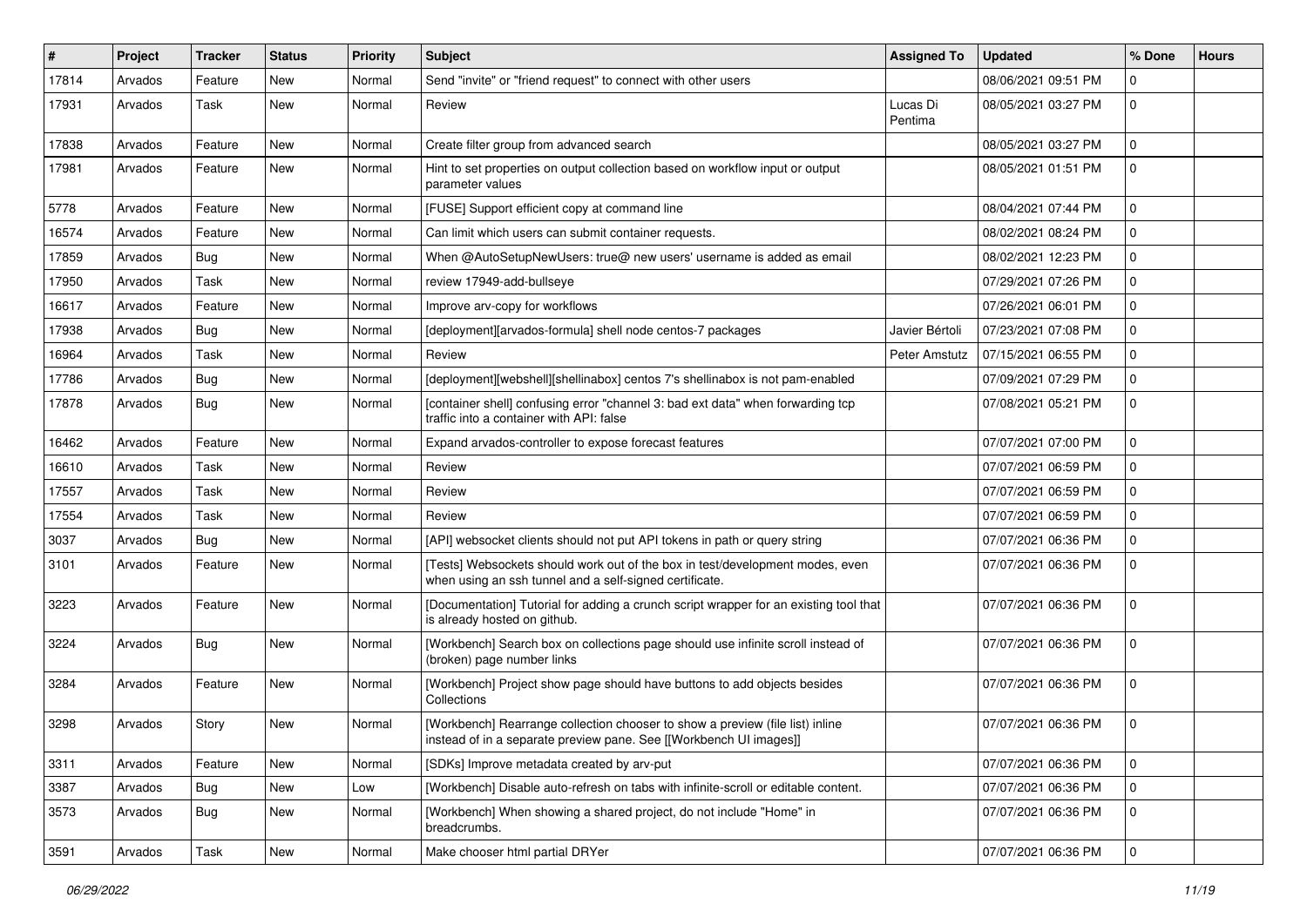| $\vert$ # | Project | <b>Tracker</b> | <b>Status</b> | <b>Priority</b> | <b>Subject</b>                                                                                                                                                                                             | <b>Assigned To</b> | <b>Updated</b>      | % Done      | <b>Hours</b> |
|-----------|---------|----------------|---------------|-----------------|------------------------------------------------------------------------------------------------------------------------------------------------------------------------------------------------------------|--------------------|---------------------|-------------|--------------|
| 3592      | Arvados | Task           | <b>New</b>    | Normal          | Handle display of any user's home page with projects#show                                                                                                                                                  |                    | 07/07/2021 06:36 PM | U           |              |
| 3625      | Arvados | Bug            | <b>New</b>    | Normal          | [Workbench] API token provided in query string should not be ignored just<br>because the session already has a token.                                                                                      |                    | 07/07/2021 06:36 PM | $\Omega$    |              |
| 3691      | Arvados | Bug            | New           | Normal          | [Workbench] Suppress "ajax failed" error messages when ajax fails due to browser<br>navigation event.                                                                                                      |                    | 07/07/2021 06:36 PM | $\Omega$    |              |
| 3734      | Arvados | Feature        | New           | Normal          | [Keep] Keepstore and keepproxy support HTTP Range requests                                                                                                                                                 |                    | 07/07/2021 06:36 PM | U           |              |
| 3817      | Arvados | Bug            | New           | Normal          | [API] Discovery document schema does not include generated fields like job<br>dependencies                                                                                                                 |                    | 07/07/2021 06:36 PM | $\Omega$    |              |
| 3892      | Arvados | Feature        | New           | Normal          | [SDKs] Install man pages for CLI tools (auto generate from the --help content)                                                                                                                             |                    | 07/07/2021 06:36 PM |             |              |
| 3897      | Arvados | Story          | <b>New</b>    | Normal          | [SDKs] Clients can specify which auth config file to load.                                                                                                                                                 |                    | 07/07/2021 06:36 PM | $\Omega$    |              |
| 3928      | Arvados | Feature        | New           | Normal          | [Workbench] Reveal log collection ID in pipeline/job summary and job Log tab                                                                                                                               |                    | 07/07/2021 06:36 PM | $\Omega$    |              |
| 3964      | Arvados | Feature        | New           | Normal          | [SDKs] Command-line diagnostic suite reveals problems on a shell VM (e.g.,<br>arv-mount, SDK version skew)                                                                                                 |                    | 07/07/2021 06:36 PM | $\Omega$    |              |
| 3973      | Arvados | Bug            | New           | Normal          | [Workbench] After cloning a pipeline instance, the new instance should not have<br>any cancelled jobs/components                                                                                           |                    | 07/07/2021 06:36 PM | $\Omega$    |              |
| 3974      | Arvados | <b>Bug</b>     | <b>New</b>    | Normal          | [SDKs] CLI 'arv pipeline run --run-pipeline-here' should change instance state from<br>'ready' (or 'not running'?) to 'RunningOnClient'                                                                    |                    | 07/07/2021 06:36 PM | $\Omega$    |              |
| 3976      | Arvados | <b>Bug</b>     | <b>New</b>    | Normal          | [API] Non-admin users should see all nodes with crunch_worker_state busy/idle,<br>regardless of ping age.                                                                                                  | <b>Tom Morris</b>  | 07/07/2021 06:36 PM |             |              |
| 3980      | Arvados | Feature        | New           | Normal          | [SDKs] CLI tool to view real time logs from running jobs/pipelines, much like the<br>Log tab of the Workbench PipelineInstance#show page                                                                   |                    | 07/07/2021 06:36 PM | $\Omega$    |              |
| 5651      | Arvados | Task           | New           | Normal          | Fix reported scaling factor for failed jobs (see notes)                                                                                                                                                    |                    | 07/07/2021 06:36 PM | $\Omega$    |              |
| 3989      | Arvados | Bug            | New           | Normal          | [Workbench] [DRAFT] Fix clock/node time reporting on Workbench pipeline page                                                                                                                               |                    | 07/07/2021 06:36 PM | $\Omega$    |              |
| 4116      | Arvados | <b>Bug</b>     | New           | Normal          | [Workbench] Users activity page link is gone for non-admin users with read-only<br>admin permissions. Users activity page only shows own activity for non-admin<br>users with read-only admin permissions. |                    | 07/07/2021 06:36 PM | $\Omega$    |              |
| 4128      | Arvados | Story          | New           | Normal          | [Workbench] [refactor] JavaScript refactoring                                                                                                                                                              |                    | 07/07/2021 06:36 PM | $\Omega$    |              |
| 4175      | Arvados | Bug            | New           | Normal          | [API] API method and interface to check if a bugfix is deployed on a cluster                                                                                                                               |                    | 07/07/2021 06:36 PM | 0           |              |
| 4191      | Arvados | Bug            | <b>New</b>    | Normal          | [Keep] "Shared" directory in arv-mount doesn't show non-project groups that own<br>projects                                                                                                                |                    | 07/07/2021 06:36 PM | $\Omega$    |              |
| 4193      | Arvados | Feature        | <b>New</b>    | Normal          | [SDK] Make arv keep docker smarter about storing docker layers, thus making<br>uploads of changed images (much) faster                                                                                     |                    | 07/07/2021 06:35 PM | $\Omega$    |              |
| 4237      | Arvados | Story          | New           | Normal          | [Documentation] Update and expand user/tutorials/tutorial-keep-mount.html to<br>show practical ways of finding data via FUSE mount.                                                                        |                    | 07/07/2021 06:35 PM | $\mathbf 0$ |              |
| 4255      | Arvados | Story          | New           | Normal          | [SDKs] Implement "arv keep less" and "arv keep check" natively instead of hoping<br>whless and whcheck are installed.                                                                                      |                    | 07/07/2021 06:35 PM | $\mathbf 0$ |              |
| 4265      | Arvados | <b>Bug</b>     | New           | Normal          | [Workbench] default .ssh/config instructions should specify cluster name                                                                                                                                   |                    | 07/07/2021 06:35 PM | $\mathbf 0$ |              |
| 4273      | Arvados | Bug            | New           | Normal          | [API] as admin user, permission denied canceling a job (started by another user)                                                                                                                           |                    | 07/07/2021 06:35 PM | $\mathbf 0$ |              |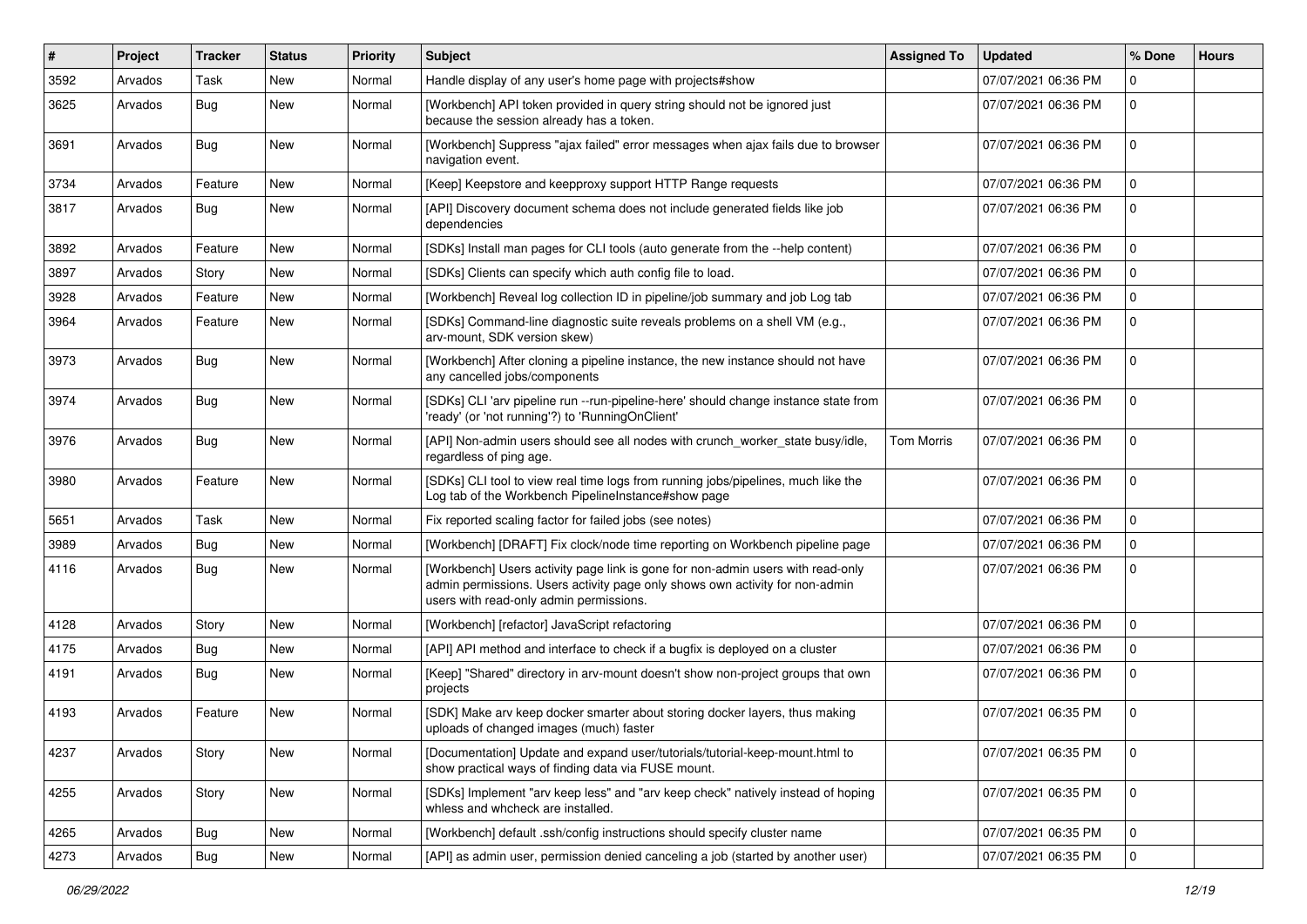| $\vert$ # | Project | <b>Tracker</b> | <b>Status</b> | <b>Priority</b> | <b>Subject</b>                                                                                                                                                  | <b>Assigned To</b> | <b>Updated</b>      | % Done       | <b>Hours</b> |
|-----------|---------|----------------|---------------|-----------------|-----------------------------------------------------------------------------------------------------------------------------------------------------------------|--------------------|---------------------|--------------|--------------|
| 4288      | Arvados | Bug            | <b>New</b>    | Normal          | [API] api server docker images endpoint                                                                                                                         |                    | 07/07/2021 06:35 PM | $\Omega$     |              |
| 4289      | Arvados | Bug            | <b>New</b>    | Normal          | [Workbench] Job view should include the relevant component name(s) from each<br>pipeline where the job was used                                                 |                    | 07/07/2021 06:35 PM | $\Omega$     |              |
| 4302      | Arvados | Feature        | <b>New</b>    | Normal          | [Crunch] Pipelines should not fail immediately after one job failure, but continue<br>running as much as possible                                               |                    | 07/07/2021 06:35 PM | $\Omega$     |              |
| 4309      | Arvados | <b>Bug</b>     | <b>New</b>    | Normal          | [SDK] arv-copy collection copy performance                                                                                                                      |                    | 07/07/2021 06:35 PM | <sup>0</sup> |              |
| 4324      | Arvados | Bug            | New           | Normal          | [Docker] Fix supervisor.conf to supervise services instead of running init.d start<br>script and hoping everything is OK                                        |                    | 07/07/2021 06:35 PM | $\Omega$     |              |
| 4343      | Arvados | Feature        | New           | Normal          | SDKs] arv create needs --project-uuid and --name parameters for appropriate<br>classes                                                                          |                    | 07/07/2021 06:35 PM | <sup>n</sup> |              |
| 4349      | Arvados | Feature        | <b>New</b>    | Normal          | [SDKs] When editing a template in arv-edit and faced with a parse error, when<br>trying again, it should automatically take you to the line/column of the error |                    | 07/07/2021 06:35 PM | $\Omega$     |              |
| 4350      | Arvados | Story          | <b>New</b>    | Normal          | [Workbench] Order by Collections "Name" column puts "folders" (collections<br>containing files) at the top                                                      |                    | 07/07/2021 06:35 PM | $\Omega$     |              |
| 4874      | Arvados | Task           | <b>New</b>    | Normal          | Test that comparisons display correctly                                                                                                                         |                    | 07/07/2021 06:35 PM | $\Omega$     |              |
| 4358      | Arvados | Bug            | <b>New</b>    | Normal          | [Tests] When comparing pipelines, the graph should highlight the differences by<br>using different colors for pipeline A/B/both.                                |                    | 07/07/2021 06:35 PM | 67           |              |
| 4393      | Arvados | Feature        | <b>New</b>    | Normal          | [Workbench] Display portable data hash, parent project, file count in Collection<br>tables                                                                      |                    | 07/07/2021 06:35 PM | $\Omega$     |              |
| 4394      | Arvados | <b>Bug</b>     | <b>New</b>    | Normal          | [Workbench] Make duplicate name error message more user-friendly                                                                                                |                    | 07/07/2021 06:35 PM | $\Omega$     |              |
| 4404      | Arvados | Feature        | <b>New</b>    | Normal          | [API] [SDKs] Include provenance information for uploaded Collections                                                                                            |                    | 07/07/2021 06:35 PM | $\Omega$     |              |
| 4427      | Arvados | <b>Bug</b>     | <b>New</b>    | Normal          | [Workbench] Each active job/pipeline on the dashboard should show how many<br>worker nodes are allocated to it.                                                 |                    | 07/07/2021 06:35 PM | $\Omega$     |              |
| 4431      | Arvados | <b>Bug</b>     | <b>New</b>    | Normal          | [SDKs] arv-copy should not require --dst-git-repo when copying on the same<br>cluster                                                                           |                    | 07/07/2021 06:35 PM | $\Omega$     |              |
| 4452      | Arvados | Bug            | <b>New</b>    | Normal          | [Workbench] Report a Problem" menu item does not like being opened in a new<br>tab/window.                                                                      |                    | 07/07/2021 06:35 PM | $\Omega$     |              |
| 4460      | Arvados | <b>Bug</b>     | <b>New</b>    | Normal          | [Workbench] Sortable column headings (filename, size) in collections#show                                                                                       |                    | 07/07/2021 06:35 PM | $\Omega$     |              |
| 4494      | Arvados | Bug            | <b>New</b>    | Normal          | [Crunch] Do more error-checking and show more diagnostic info when installing a<br>Docker image                                                                 |                    | 07/07/2021 06:35 PM | $\Omega$     |              |
| 4502      | Arvados | Feature        | <b>New</b>    | Normal          | [SDKs] "arv recent [objectType]" lists recently modified objects                                                                                                |                    | 07/07/2021 06:35 PM | $\Omega$     |              |
| 4503      | Arvados | Feature        | <b>New</b>    | Normal          | [SDKs] Option to watch logs (instead of exiting) when queuing a job or pipeline<br>instance using arv job create, arv pipeline run, etc.                        |                    | 07/07/2021 06:35 PM | $\Omega$     |              |
| 4508      | Arvados | Feature        | New           | Normal          | [Documentation] Best practices for getting the most out of job re-use                                                                                           |                    | 07/07/2021 06:35 PM | $\Omega$     |              |
| 4530      | Arvados | Feature        | <b>New</b>    | Normal          | [Workbench] Show more (earlier) log entries for a running job                                                                                                   |                    | 07/07/2021 06:35 PM | $\Omega$     |              |
| 4531      | Arvados | Feature        | <b>New</b>    | Normal          | [Documentation] Set of introductory tutorials each focused on accomplishing a<br>simple task                                                                    |                    | 07/07/2021 06:35 PM | <sup>n</sup> |              |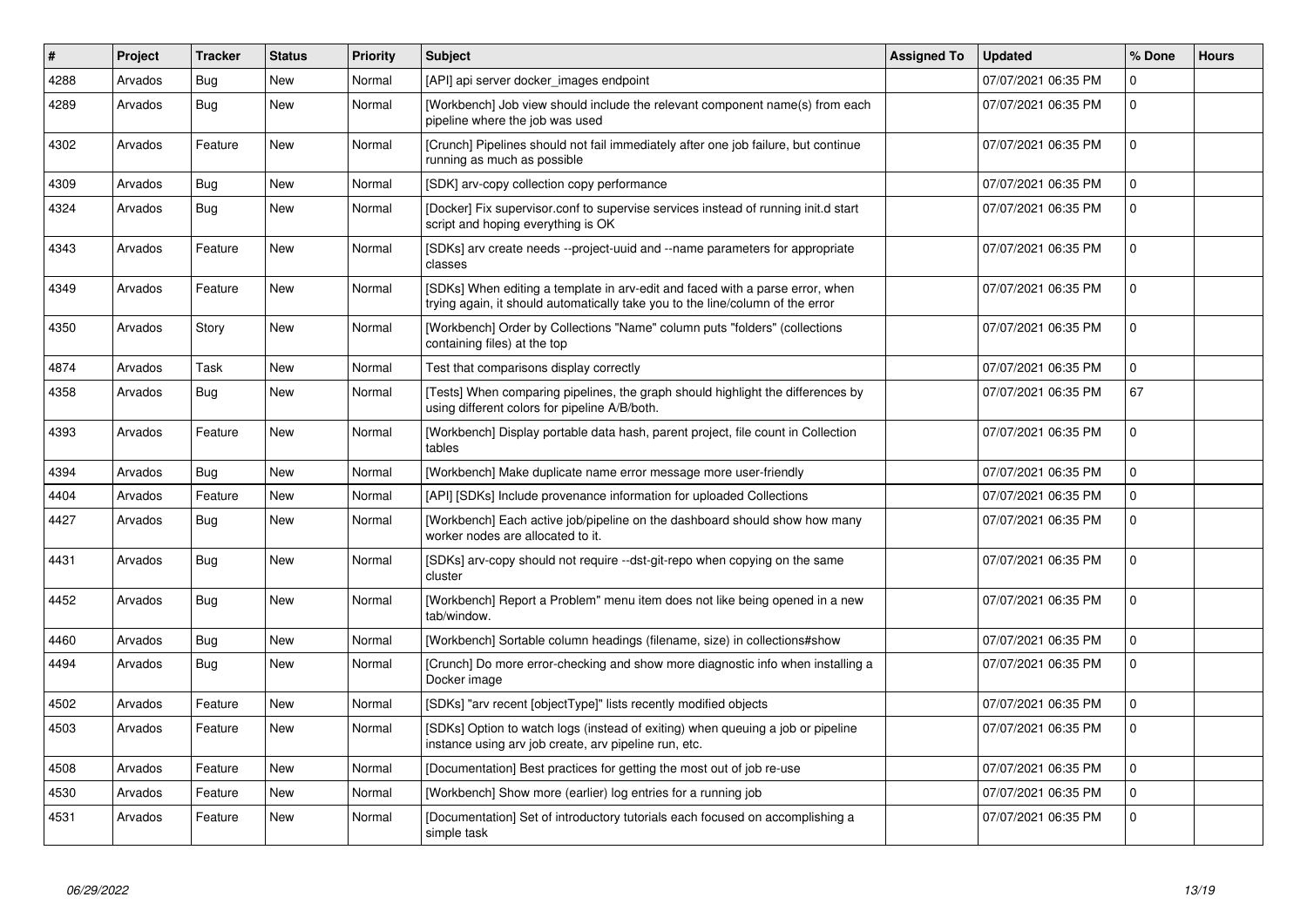| $\#$ | Project | <b>Tracker</b> | <b>Status</b> | <b>Priority</b> | <b>Subject</b>                                                                                                                                                                         | <b>Assigned To</b> | <b>Updated</b>      | % Done   | <b>Hours</b> |
|------|---------|----------------|---------------|-----------------|----------------------------------------------------------------------------------------------------------------------------------------------------------------------------------------|--------------------|---------------------|----------|--------------|
| 4539 | Arvados | Feature        | New           | Normal          | [Workbench] Job detail page should show the job status when the job is not<br>running or has completed running (button that shows 'queued', 'not ready', 'failed',<br>'complete', etc) |                    | 07/07/2021 06:35 PM | $\Omega$ |              |
| 4566 | Arvados | Story          | <b>New</b>    | Normal          | [Documentation] Introduce compute workflow / pipeline concepts in user guide                                                                                                           |                    | 07/07/2021 06:35 PM | $\Omega$ |              |
| 4579 | Arvados | Feature        | New           | Normal          | [Documentation] Run-command docs should remind user how & why to exit<br>non-zero on failure.                                                                                          |                    | 07/07/2021 06:35 PM | $\Omega$ |              |
| 4642 | Arvados | Feature        | <b>New</b>    | Normal          | [Workbench] "Download" / "Save as" button for provenance graph                                                                                                                         |                    | 07/07/2021 06:35 PM | $\Omega$ |              |
| 4647 | Arvados | Feature        | New           | Normal          | [Workbench] Projects dropdown should have a free text filter box                                                                                                                       |                    | 07/07/2021 06:35 PM | $\Omega$ |              |
| 4650 | Arvados | Feature        | New           | Normal          | [API] API method and CLI shortcut for refreshing the signatures on some block<br>locators (without creating a collection)                                                              |                    | 07/07/2021 06:35 PM | $\Omega$ |              |
| 4669 | Arvados | <b>Bug</b>     | <b>New</b>    | Normal          | [SDKs] arv-put should assume --no-resume when --raw is given                                                                                                                           |                    | 07/07/2021 06:35 PM | $\Omega$ |              |
| 4696 | Arvados | Bug            | New           | Normal          | [SDKs] one task per input stream fails due to unsupported APIs. Remove it from<br>docs, examples, and SDK.                                                                             |                    | 07/07/2021 06:31 PM | $\Omega$ |              |
| 4700 | Arvados | Bug            | <b>New</b>    | Normal          | [Workbench] Websocket client should only subscribe to events about relevant<br>objects, not all events.                                                                                |                    | 07/07/2021 06:31 PM | $\Omega$ |              |
| 4726 | Arvados | Bug            | <b>New</b>    | Normal          | [Crunch] run-command should show helpful error message when task.foreach<br>argument is not a list                                                                                     |                    | 07/07/2021 06:31 PM | $\Omega$ |              |
| 4730 | Arvados | Bug            | <b>New</b>    | Normal          | [SDKs] Remove ruby dependency from arv wrapper                                                                                                                                         |                    | 07/07/2021 06:31 PM | $\Omega$ |              |
| 4744 | Arvados | Story          | New           | Normal          | [Workbench] Merge "user agreement" and "required profile fields" into a single<br>page                                                                                                 |                    | 07/07/2021 06:31 PM | $\Omega$ |              |
| 4767 | Arvados | Bug            | <b>New</b>    | Normal          | [API] Discovery doc should fix its incorrect "list" method description to be identical<br>to "index"                                                                                   |                    | 07/07/2021 06:31 PM | $\Omega$ |              |
| 4770 | Arvados | <b>Bug</b>     | New           | Normal          | [Workbench] after file upload, the files tab should refresh immediately (overriding<br>the 15 second throttle)                                                                         |                    | 07/07/2021 06:31 PM | $\Omega$ |              |
| 4771 | Arvados | <b>Bug</b>     | New           | Normal          | [Workbench] Collection content hash should stay up-to-date (e.g., while uploading<br>files)                                                                                            |                    | 07/07/2021 06:31 PM | $\Omega$ |              |
| 4805 | Arvados | Bug            | New           | Normal          | [Workbench] Workbench provenance graph tabs appear empty when graph is very<br>large                                                                                                   |                    | 07/07/2021 06:31 PM | $\Omega$ |              |
| 4808 | Arvados | Feature        | New           | Normal          | [Workbench] "Add data from another project" modal supports regex filtering                                                                                                             |                    | 07/07/2021 06:31 PM | $\Omega$ |              |
| 4833 | Arvados | Story          | New           | Normal          | [Crunch] Quick turnaround time when updating a docker image in order to re-run a<br>iob                                                                                                |                    | 07/07/2021 06:31 PM | $\Omega$ |              |
| 5791 | Arvados | Task           | New           | Normal          | [Workbench] Job log memory and swap lines should use the same scale                                                                                                                    |                    | 07/07/2021 06:31 PM | $\Omega$ |              |
| 5649 | Arvados | Task           | New           | Normal          | [Workbench] We need better job graphs, less spaghetti                                                                                                                                  |                    | 07/07/2021 06:31 PM | $\Omega$ |              |
| 4835 | Arvados | Feature        | <b>New</b>    | Normal          | [Workbench] Log Graph - Feature requests                                                                                                                                               |                    | 07/07/2021 06:31 PM | $\Omega$ |              |
| 4906 | Arvados | Feature        | New           | Normal          | [Documentation/FUSE] Document '.arvados#collection' in shell VM keep mount                                                                                                             |                    | 07/07/2021 06:31 PM | $\Omega$ |              |
| 4919 | Arvados | Story          | New           | Normal          | [API] Arvados clients can use standard OAuth2 protocol instead of custom token<br>handling mechanism                                                                                   |                    | 07/07/2021 06:31 PM | $\Omega$ |              |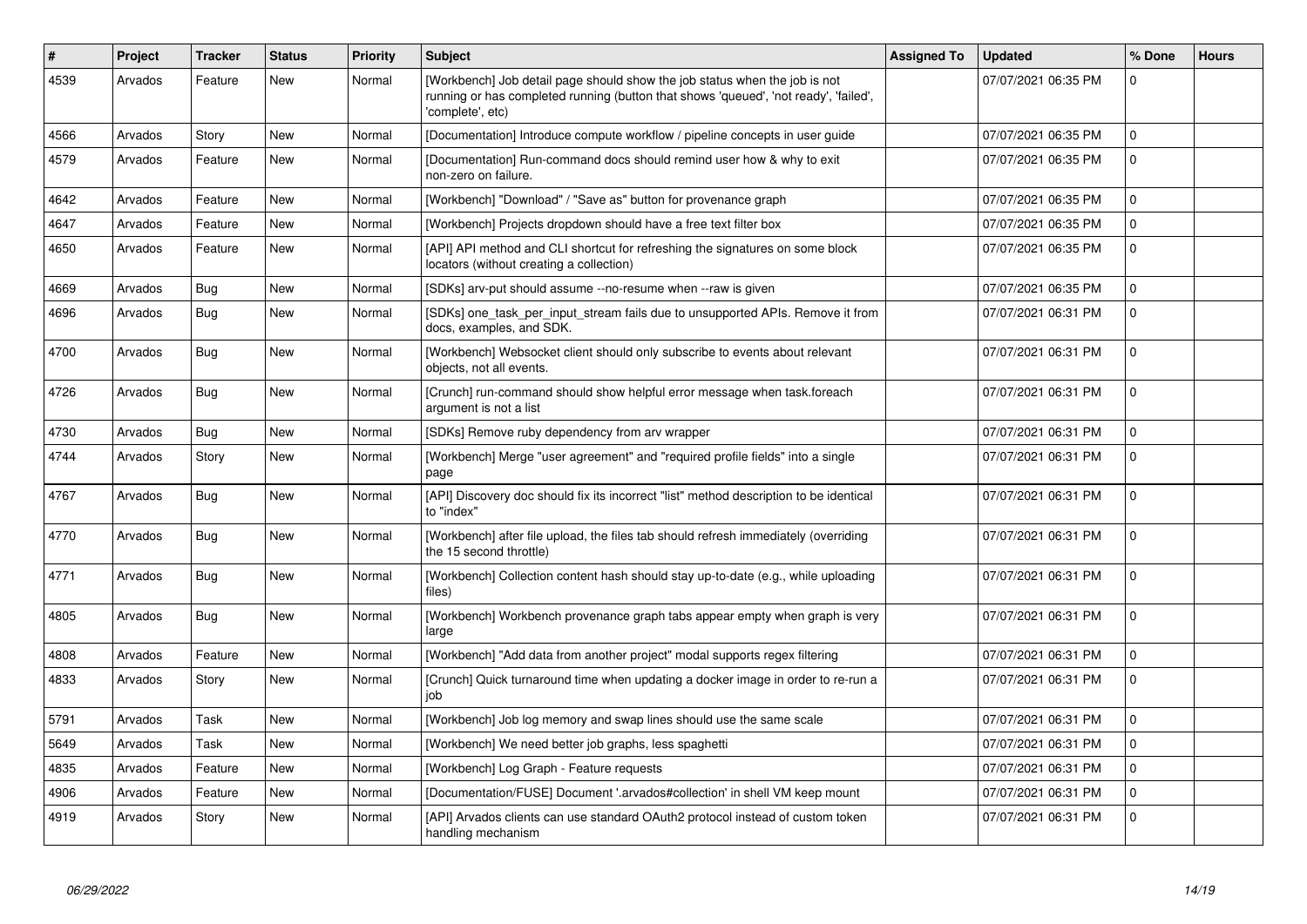| #    | <b>Project</b> | <b>Tracker</b> | <b>Status</b> | <b>Priority</b> | Subject                                                                                                                                                                            | <b>Assigned To</b> | <b>Updated</b>      | % Done      | <b>Hours</b> |
|------|----------------|----------------|---------------|-----------------|------------------------------------------------------------------------------------------------------------------------------------------------------------------------------------|--------------------|---------------------|-------------|--------------|
| 4943 | Arvados        | Bug            | New           | Normal          | [Workbench] [Performance] Combining big collections should start returning a<br>response faster (currently you can get a 502 proxy error even if the collection still<br>combines) |                    | 07/07/2021 06:31 PM | U           |              |
| 4952 | Arvados        | <b>Bug</b>     | <b>New</b>    | Normal          | [SDKs] [DRAFT] arv-get with just one locator argument should download the entire<br>collection                                                                                     |                    | 07/07/2021 06:31 PM | $\Omega$    |              |
| 4957 | Arvados        | Bug            | New           | Normal          | [SDKs] arv keep put blows up when trying to put a danging symlink                                                                                                                  |                    | 07/07/2021 06:31 PM | 0           |              |
| 5007 | Arvados        | Story          | New           | Normal          | [Workbench] Pilot material design theme                                                                                                                                            |                    | 07/07/2021 06:31 PM | $\Omega$    |              |
| 5020 | Arvados        | Bug            | New           | Normal          | [Workbench] File upload should start immediately, not wait for user to press "Start"                                                                                               |                    | 07/07/2021 06:31 PM | $\Omega$    |              |
| 5021 | Arvados        | Bug            | New           | Normal          | [Workbench] Page for downloading collections with anonymous sharing link does<br>not have any styling.                                                                             |                    | 07/07/2021 06:31 PM | 0           |              |
| 5025 | Arvados        | Bug            | New           | Normal          | [Docker] Make it easy to add data from the host system to containers                                                                                                               |                    | 07/07/2021 06:30 PM | $\Omega$    |              |
| 5033 | Arvados        | Feature        | New           | Normal          | [SDKs] `arv keep docker` should pipe the data directly to Keep instead of<br>store-and-forward, and provide some progress feedback up front in any case.                           |                    | 07/07/2021 06:30 PM | $\Omega$    |              |
| 5035 | Arvados        | Feature        | New           | Normal          | [Documentation] Document the minimum docker image / Dockerfile that can be<br>used to run a job.                                                                                   |                    | 07/07/2021 06:30 PM | $\Omega$    |              |
| 5094 | Arvados        | Story          | <b>New</b>    | Normal          | [Workbench] Make pipeline rerun UI more like jobs'                                                                                                                                 |                    | 07/07/2021 06:30 PM | 0           |              |
| 5097 | Arvados        | Feature        | New           | Normal          | [SDKs] CLI tools support project paths in addition to uuids                                                                                                                        |                    | 07/07/2021 06:30 PM | 0           |              |
| 5127 | Arvados        | Bug            | New           | Normal          | [Docs] Note apt key information in Python package READMEs                                                                                                                          |                    | 07/07/2021 06:30 PM | $\Omega$    |              |
| 5133 | Arvados        | Feature        | New           | Normal          | [Crunch] Use uncommitted code in a git work tree to run a dockerized crunch job in<br>a VM (using crunch-job or arv-run-pipeline-instance --run-jobs-here)                         |                    | 07/07/2021 06:30 PM | $\Omega$    |              |
| 5134 | Arvados        | Bug            | New           | Normal          | [SDKs] CLI tools fail or warn when current working directory is gone                                                                                                               |                    | 07/07/2021 06:30 PM | $\Omega$    |              |
| 5138 | Arvados        | Feature        | New           | Normal          | [SDKs] arv-run-pipeline-instance should accept project and title parameters                                                                                                        |                    | 07/07/2021 06:30 PM | $\Omega$    |              |
| 5139 | Arvados        | Feature        | New           | Normal          | [SDKs] arv-get should support getting multiple files by shell glob                                                                                                                 |                    | 07/07/2021 06:30 PM | $\Omega$    |              |
| 5147 | Arvados        | Bug            | New           | Normal          | [Docker] Make API server root URL in discovery document easier to resolve                                                                                                          |                    | 07/07/2021 06:30 PM | $\Omega$    |              |
| 5193 | Arvados        | Feature        | New           | Normal          | [Workbench] Public project page should encourage visitors to try using Arvados<br>themselves                                                                                       |                    | 07/07/2021 06:30 PM | 0           |              |
| 5201 | Arvados        | Feature        | New           | Normal          | [SDKs] arv-put --description X --properties P should set respective attrs on new<br>collection.                                                                                    |                    | 07/07/2021 06:30 PM | $\Omega$    |              |
| 5235 | Arvados        | Bug            | New           | Normal          | [Workbench] Pipeline instance "Re-run with latest" button occasionally returns Not<br>found page                                                                                   |                    | 07/07/2021 06:30 PM | $\Omega$    |              |
| 5245 | Arvados        | Feature        | New           | Normal          | [Documentation] Show footer with date last updated                                                                                                                                 |                    | 07/07/2021 06:30 PM | $\Omega$    |              |
| 5259 | Arvados        | Feature        | New           | Normal          | [Tests] Reduce dependency on integration tests                                                                                                                                     |                    | 07/07/2021 06:30 PM | 100         |              |
| 5260 | Arvados        | Feature        | New           | Normal          | [Tests] Implement long-running keepstore services in run-tests, similar to what api<br>got in #3021                                                                                |                    | 07/07/2021 06:30 PM | 0           |              |
| 4993 | Arvados        | Task           | New           | Normal          | Implement test server service, and use it across test suites                                                                                                                       |                    | 07/07/2021 06:30 PM | $\mathbf 0$ |              |
| 5284 | Arvados        | Feature        | New           | Normal          | [Docker] Auto setup as much as possible for new users                                                                                                                              |                    | 07/07/2021 06:30 PM | 0           |              |
| 5296 | Arvados        | Feature        | New           | Normal          | [Workbench] Extend Sharing tab to collections                                                                                                                                      |                    | 07/07/2021 06:30 PM | $\Omega$    |              |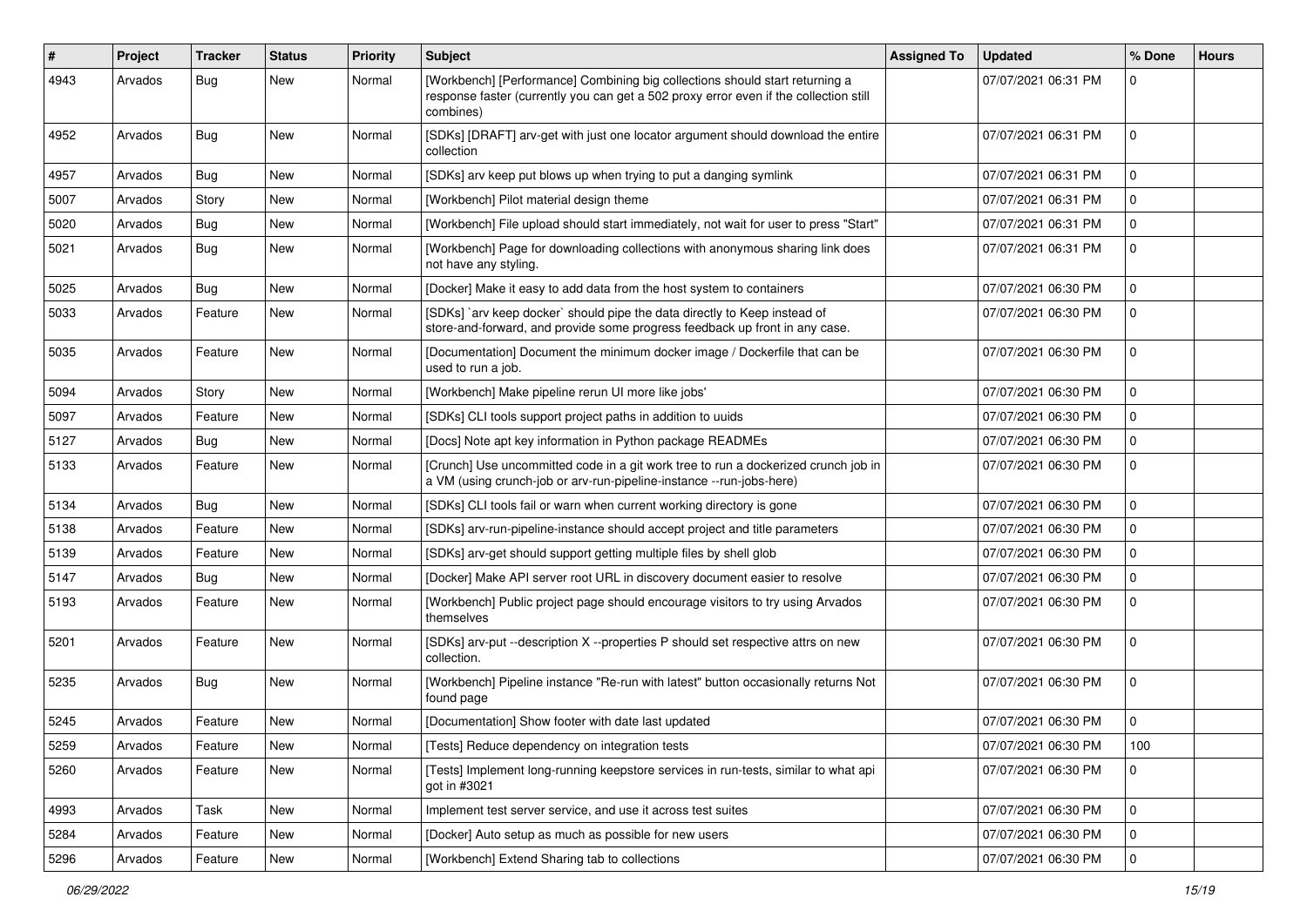| $\vert$ # | Project | <b>Tracker</b> | <b>Status</b> | <b>Priority</b> | <b>Subject</b>                                                                                                                       | <b>Assigned To</b> | <b>Updated</b>      | % Done      | <b>Hours</b> |
|-----------|---------|----------------|---------------|-----------------|--------------------------------------------------------------------------------------------------------------------------------------|--------------------|---------------------|-------------|--------------|
| 5307      | Arvados | Bug            | New           | Normal          | [Workbench] Additional settings for ssh/config from Manage Account page                                                              |                    | 07/07/2021 06:30 PM | $\Omega$    |              |
| 5316      | Arvados | Feature        | <b>New</b>    | Normal          | [DRAFT] [Workbench] Browse change history for records                                                                                |                    | 07/07/2021 06:30 PM | $\mathbf 0$ |              |
| 5327      | Arvados | Bug            | <b>New</b>    | Normal          | [SDK] CLI tools should catch socket errors like "Connection refused"                                                                 |                    | 07/07/2021 06:30 PM | $\mathbf 0$ |              |
| 5382      | Arvados | Feature        | <b>New</b>    | Normal          | [Documentation] arvados VM simulator, demonstrating how it looks to use Arvados<br>from CLI                                          |                    | 07/07/2021 06:30 PM | $\mathbf 0$ |              |
| 5387      | Arvados | Feature        | New           | Normal          | [DRAFT] [Workbench] Improve provenance/used-by graphs so they are legible<br>even for large pipelines / long provenance trails       |                    | 07/07/2021 06:30 PM | $\mathbf 0$ |              |
| 5391      | Arvados | Feature        | <b>New</b>    | Normal          | [SDK] Go KeepClient offers a "read block" API that recovers from transmission<br>errors by attempting alternate servers.             |                    | 07/07/2021 06:30 PM | $\mathbf 0$ |              |
| 5415      | Arvados | Feature        | <b>New</b>    | Normal          | [Workbench] Improve presentation of anonymously-viewed collections (via both<br>"sharing link" and regular copy-and-pasted Location) | <b>Tom Morris</b>  | 07/07/2021 06:30 PM | $\mathbf 0$ |              |
| 5376      | Arvados | Task           | <b>New</b>    | Normal          | [workbench] wget link or download-all link in public collections                                                                     |                    | 07/07/2021 06:30 PM | $\Omega$    |              |
| 5428      | Arvados | Story          | <b>New</b>    | Normal          | [Tests] Enhance keep testing to support signed locators.                                                                             |                    | 07/07/2021 06:30 PM | $\mathbf 0$ |              |
| 5439      | Arvados | Feature        | <b>New</b>    | Normal          | [Tests] Provide a docker image, based on puppet/packer process, that can run the<br>entire test suite quickly.                       |                    | 07/07/2021 06:30 PM | $\mathbf 0$ |              |
| 5451      | Arvados | Bug            | <b>New</b>    | Normal          | [Documentation] Fix Go SDK comments so they look reasonable in godoc                                                                 |                    | 07/07/2021 06:30 PM | $\mathbf 0$ |              |
| 5459      | Arvados | Feature        | New           | Normal          | [Crunch] Job logs include node-level resource usage statistics (cpu, ram, swap,<br>etc)                                              |                    | 07/07/2021 06:30 PM | $\Omega$    |              |
| 5468      | Arvados | Story          | New           | Normal          | [SDKs] Refactor arv-get/put/copy into the Python "arv" wrapper using common<br>exception-handling and argument parsing               |                    | 07/07/2021 06:30 PM | $\mathbf 0$ |              |
| 5494      | Arvados | Feature        | <b>New</b>    | Normal          | [Documentation] Run an uncommitted script straight from a working directory using<br>arv-run-pipeline-instance --run-here            |                    | 07/07/2021 06:30 PM | $\mathbf 0$ |              |
| 5495      | Arvados | Feature        | <b>New</b>    | Normal          | [Workbench] Change "recent pipelines" to curated selection of "public pipelines"                                                     |                    | 07/07/2021 06:30 PM | $\mathbf 0$ |              |
| 5511      | Arvados | Feature        | <b>New</b>    | Normal          | [Workbench] Workbench should support viewing VCF files                                                                               |                    | 07/07/2021 06:30 PM | $\mathbf 0$ |              |
| 5938      | Arvados | Task           | New           | Normal          | Handle normal container startup and shutdown races without logging an<br>error/notice or missing the first interval                  | Tom Clegg          | 07/07/2021 06:30 PM | $\mathbf 0$ |              |
| 5523      | Arvados | Bug            | <b>New</b>    | Normal          | [Crunch] crunchstat should not report errors during normal timing races                                                              | Tom Clegg          | 07/07/2021 06:30 PM | 50          |              |
| 5541      | Arvados | Bug            | <b>New</b>    | Normal          | [Workbench] Buttons should have consistent ctrl-click and right-click behavior                                                       |                    | 07/07/2021 06:30 PM | $\Omega$    |              |
| 5560      | Arvados | Bug            | <b>New</b>    | Normal          | [DRAFT] [API] Good API for accessing the old_ and new_attributes in Logs table<br>properties column                                  | Tom Clegg          | 07/07/2021 06:30 PM | $\mathbf 0$ |              |
| 5582      | Arvados | Feature        | <b>New</b>    | Normal          | [API] [Workbench] Add read-only ("locked") flag to projects                                                                          |                    | 07/07/2021 06:30 PM | $\mathbf 0$ |              |
| 5614      | Arvados | Bug            | <b>New</b>    | Normal          | [Workbench] 504 error returned when trying to create a large new collection                                                          |                    | 07/07/2021 06:30 PM | 100         |              |
| 5621      | Arvados | Story          | New           | Normal          | [Documentation] Improve SDK documentation                                                                                            |                    | 07/07/2021 06:30 PM | 0           |              |
| 5624      | Arvados | Story          | New           | Normal          | [API] [Workbench] [Performance] Use object caching to improvement performance<br>(such as memcache).                                 |                    | 07/07/2021 06:30 PM | $\mathbf 0$ |              |
| 5662      | Arvados | Bug            | New           | Normal          | [FUSE] cd/ls sometimes takes too long on su92l                                                                                       |                    | 07/07/2021 06:30 PM | $\mathbf 0$ |              |
| 5665      | Arvados | <b>Bug</b>     | New           | Normal          | [Workbench] Link to log from pipeline and/or job summary page                                                                        |                    | 07/07/2021 06:30 PM | $\mathsf 0$ |              |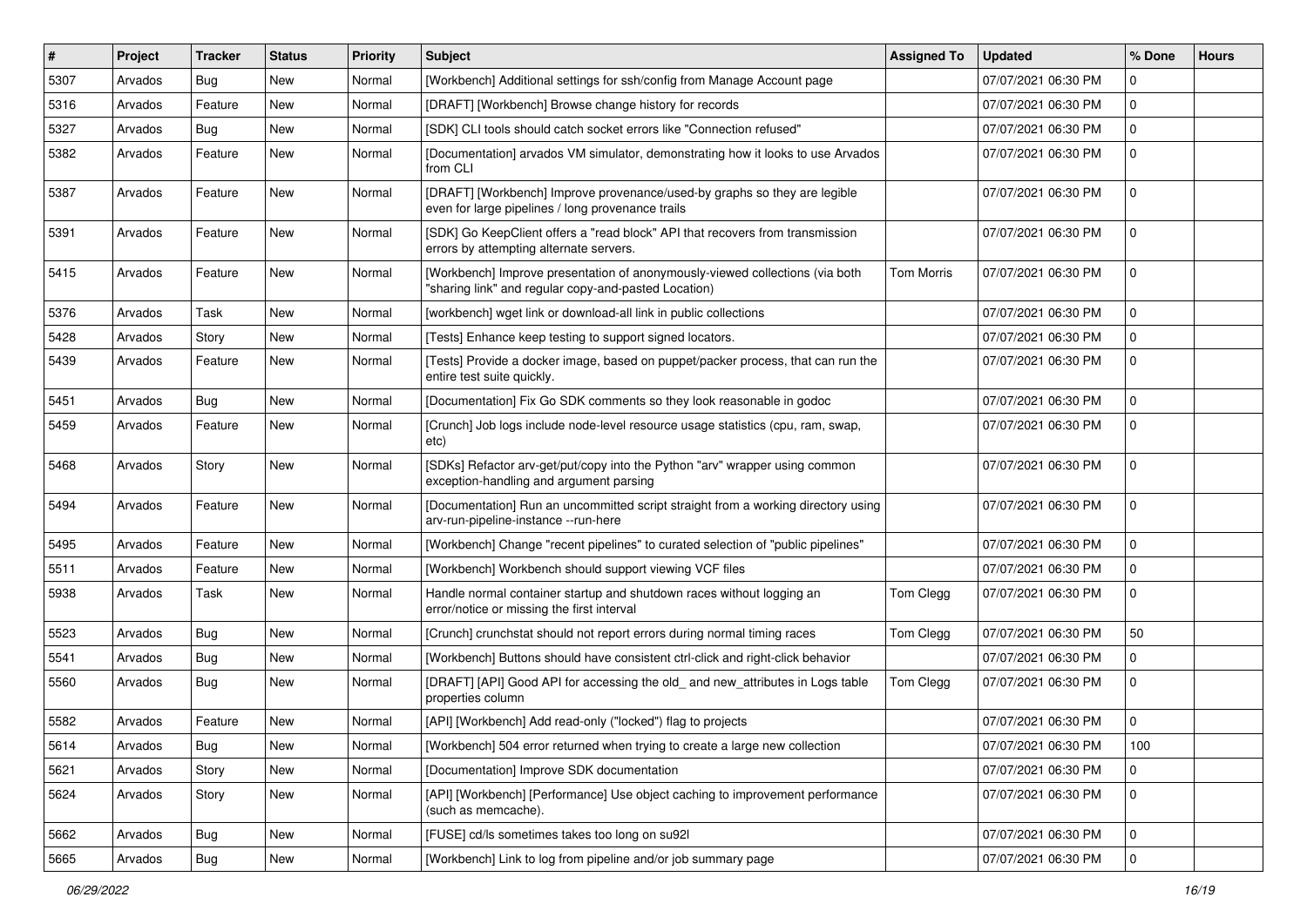| $\vert$ # | Project | <b>Tracker</b> | <b>Status</b> | <b>Priority</b> | <b>Subject</b>                                                                                                                                                                       | <b>Assigned To</b> | <b>Updated</b>      | % Done       | <b>Hours</b> |
|-----------|---------|----------------|---------------|-----------------|--------------------------------------------------------------------------------------------------------------------------------------------------------------------------------------|--------------------|---------------------|--------------|--------------|
| 5667      | Arvados | <b>Bug</b>     | <b>New</b>    | Normal          | [Workbench] Indicate related pipeline instances                                                                                                                                      |                    | 07/07/2021 06:30 PM | $\Omega$     |              |
| 7749      | Arvados | Task           | <b>New</b>    | Normal          | Draw UI Implementation                                                                                                                                                               | <b>Bryan Cosca</b> | 07/07/2021 06:30 PM | $\mathbf 0$  |              |
| 5668      | Arvados | Feature        | New           | Normal          | [Workbench] Favorite projects, pipelines, collections                                                                                                                                |                    | 07/07/2021 06:30 PM | $\Omega$     |              |
| 5669      | Arvados | Bug            | New           | Normal          | [Workbench] Make Dashboard contents filterable                                                                                                                                       |                    | 07/07/2021 06:30 PM | $\mathbf 0$  |              |
| 5676      | Arvados | Feature        | <b>New</b>    | Normal          | [SDK] arv-copy automatically creates new repository(ies) on the destination cluster                                                                                                  |                    | 07/07/2021 06:30 PM | $\mathbf{0}$ |              |
| 5713      | Arvados | Bug            | <b>New</b>    | Normal          | [FUSE] File access sometimes takes too long on su92l                                                                                                                                 | <b>Tom Morris</b>  | 07/07/2021 06:30 PM | $\mathbf 0$  |              |
| 5743      | Arvados | Bug            | New           | Normal          | [Workbench] Replace type-specific #index pages with generic code                                                                                                                     |                    | 07/07/2021 06:30 PM | $\Omega$     |              |
| 5767      | Arvados | Feature        | <b>New</b>    | Normal          | [API] Websockets subscribe API should accept a start timestamp, so clients don't<br>have to miss any events logged between the given start time and websocket<br>connection success. |                    | 07/07/2021 06:30 PM | $\mathbf 0$  |              |
| 5781      | Arvados | Story          | In Progress   | Normal          | [API] [DRAFT] Provide API methods for manipulating and combining collections                                                                                                         |                    | 07/07/2021 06:30 PM | $\mathbf{0}$ |              |
| 5782      | Arvados | Feature        | New           | Normal          | [Workbench] Support entering boolean script_parameters when editing a pipeline<br>instance                                                                                           |                    | 07/07/2021 06:30 PM | $\mathbf 0$  |              |
| 5788      | Arvados | Story          | New           | Normal          | [SDKs] [refactor] Dry up KeepService get() and put() in arvados/keep.py                                                                                                              |                    | 07/07/2021 06:30 PM | $\mathbf 0$  |              |
| 5820      | Arvados | <b>Bug</b>     | New           | Normal          | [Workbench] Missing link target in iframe error message                                                                                                                              |                    | 07/07/2021 06:30 PM | $\mathbf 0$  |              |
| 5840      | Arvados | Feature        | New           | Normal          | [API] Relax repository name constraints to permit [- .] -- ideally allow anything<br>github allows                                                                                   |                    | 07/07/2021 06:30 PM | $\mathbf 0$  |              |
| 5841      | Arvados | Bug            | <b>New</b>    | Normal          | [Workbench] Link to script sources on github when repository is a github url                                                                                                         |                    | 07/07/2021 06:30 PM | $\mathbf 0$  |              |
| 5846      | Arvados | Feature        | New           | Normal          | [Workbench] [Fiddlesticks] Live job log should show recent history                                                                                                                   |                    | 07/07/2021 06:30 PM | $\mathsf 0$  |              |
| 5865      | Arvados | Story          | New           | Normal          | [Crunch] Run a local job using a docker image directly from the shell VM (without<br>writing the docker image to Keep)                                                               |                    | 07/07/2021 06:30 PM | $\mathbf 0$  |              |
| 5874      | Arvados | Bug            | <b>New</b>    | Normal          | [Workbench] Mobile menus lack contrast (gray text on aubergine)                                                                                                                      |                    | 07/07/2021 06:30 PM | $\mathsf 0$  |              |
| 5896      | Arvados | Bug            | New           | Normal          | [FUSE] Ensure all I/O errors properly distinguish "not found" and other API errors                                                                                                   |                    | 07/07/2021 06:29 PM | $\mathbf 0$  |              |
| 5901      | Arvados | Bug            | New           | Normal          | [API] Improve performance of large requests in parallel                                                                                                                              |                    | 07/07/2021 06:29 PM | $\Omega$     |              |
| 5902      | Arvados | Bug            | <b>New</b>    | Normal          | [Workbench] collection#show is unresponsive for a large collection                                                                                                                   |                    | 07/07/2021 06:29 PM | $\mathbf 0$  |              |
| 5906      | Arvados | Bug            | New           | Normal          | [API] crunch-dispatch should mark a job failed when its repository cannot be<br>fetched                                                                                              |                    | 07/07/2021 06:29 PM | $\mathbf 0$  |              |
| 5907      | Arvados | Bug            | <b>New</b>    | Normal          | [SDKs] PySDK's internal decorators lose method metadata                                                                                                                              |                    | 07/07/2021 06:29 PM | $\mathbf 0$  |              |
| 5914      | Arvados | Story          | New           | Normal          | [DRAFT] Provide one clear way for users to get data from an external source into<br>Arvados                                                                                          |                    | 07/07/2021 06:29 PM | $\mathbf 0$  |              |
| 5946      | Arvados | Bug            | <b>New</b>    | Normal          | [Workbench] "other collections have the same content" page is confusing                                                                                                              |                    | 07/07/2021 06:29 PM | $\mathbf{0}$ |              |
| 5947      | Arvados | <b>Bug</b>     | New           | Normal          | [Workbench] Provide additional guidance to users running their first pipeline                                                                                                        |                    | 07/07/2021 06:29 PM | $\mathbf 0$  |              |
| 5952      | Arvados | Bug            | <b>New</b>    | Normal          | Slow to log-in to Workbench                                                                                                                                                          |                    | 07/07/2021 06:29 PM | $\Omega$     |              |
| 5962      | Arvados | Feature        | <b>New</b>    | Normal          | [Keep] Use bufferpool in keepproxy to limit memory use when there are many<br>concurrent PUTs                                                                                        |                    | 07/07/2021 06:29 PM | $\mathbf 0$  |              |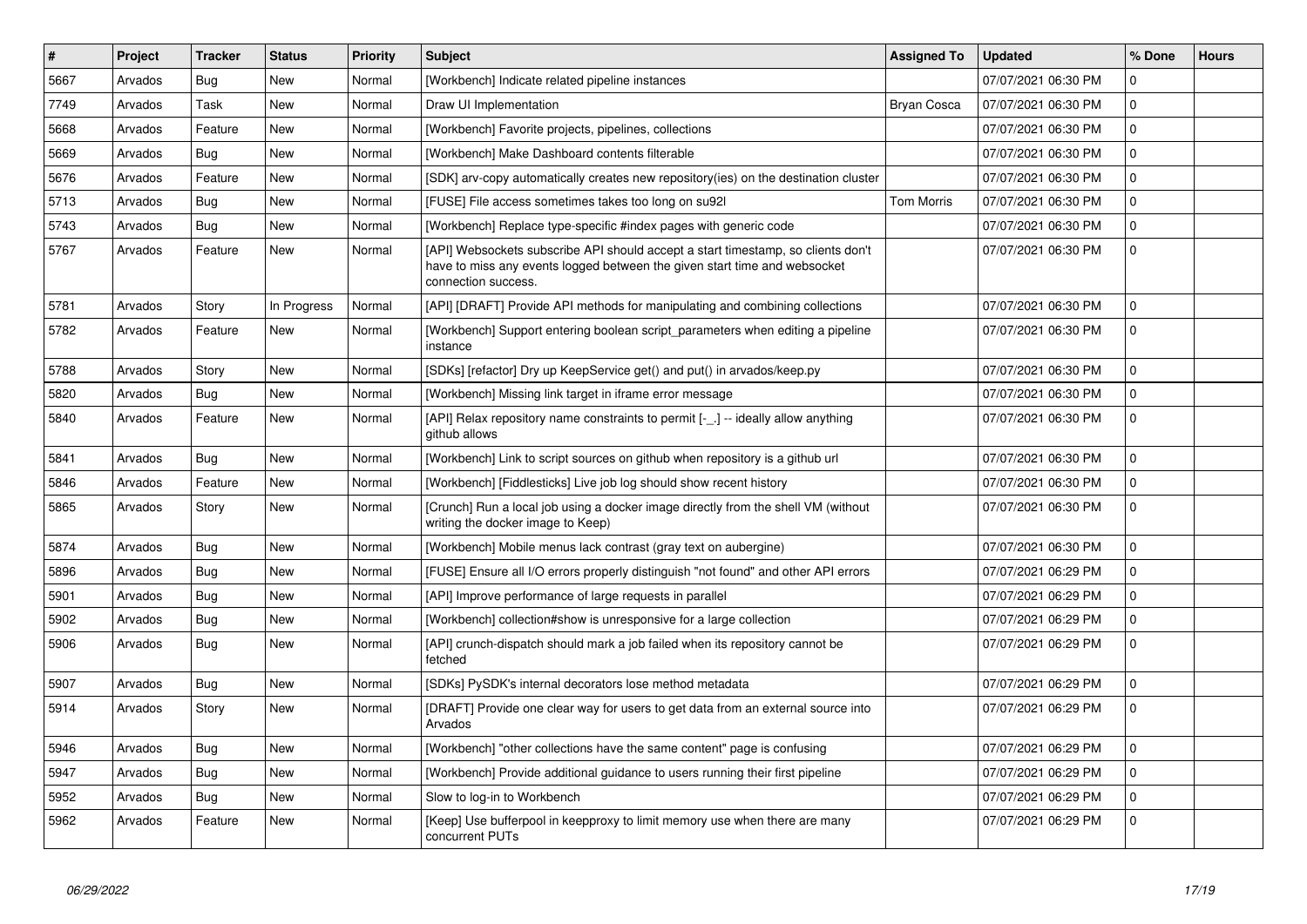| #    | Project | <b>Tracker</b> | <b>Status</b> | <b>Priority</b> | <b>Subject</b>                                                                                                                                                               | <b>Assigned To</b> | <b>Updated</b>      | % Done      | <b>Hours</b> |
|------|---------|----------------|---------------|-----------------|------------------------------------------------------------------------------------------------------------------------------------------------------------------------------|--------------------|---------------------|-------------|--------------|
| 6020 | Arvados | Bug            | New           | Normal          | [Workbench] The collection information box values for content address and<br>content size should be updated automatically after new file(s) are added via<br>browser upload. |                    | 07/07/2021 06:29 PM |             |              |
| 6127 | Arvados | Task           | <b>New</b>    | Normal          | Preserve template goal through login->UA->profile->back-to-work process, and<br>then convert template to instance goal                                                       | Tom Clegg          | 07/07/2021 06:29 PM | $\Omega$    |              |
| 6126 | Arvados | Task           | New           | Normal          | Decide URL and advice for appropriate next step when in "pipeline goal" mode                                                                                                 | Tom Clegg          | 07/07/2021 06:29 PM | 0           |              |
| 6125 | Arvados | Task           | New           | Normal          | Enter goal mode when hitting Run on a pipeline template                                                                                                                      | Tom Clegg          | 07/07/2021 06:29 PM | $\Omega$    |              |
| 6124 | Arvados | Task           | <b>New</b>    | Normal          | Add "goal mode" infrastructure                                                                                                                                               | Tom Clegg          | 07/07/2021 06:29 PM | $\Omega$    |              |
| 6109 | Arvados | Task           | New           | Normal          | Review                                                                                                                                                                       |                    | 07/07/2021 06:29 PM |             |              |
| 6058 | Arvados | Story          | <b>New</b>    | Normal          | [Workbench] Provide a guided workflow to new users who want to upload data and<br>run a public pipeline                                                                      |                    | 07/07/2021 06:29 PM |             |              |
| 6076 | Arvados | Bug            | <b>New</b>    | Normal          | [API] walk api server installations and ensure modified_at for collections is unique<br>+ ensure modified_at is enforced to be unique at the api level.                      |                    | 07/07/2021 06:29 PM | $\Omega$    |              |
| 6130 | Arvados | Bug            | New           | Normal          | [Workbench] Support searching collections by their collection name                                                                                                           | Tom Morris         | 07/07/2021 06:29 PM | $\Omega$    |              |
| 6172 | Arvados | Bug            | New           | Normal          | [Workbench] Breadcrumbs can occupy multiple rows when the screen is narrow                                                                                                   |                    | 07/07/2021 06:29 PM | $\Omega$    |              |
| 6173 | Arvados | Bug            | <b>New</b>    | Normal          | [Workbench] Make public data crawlable                                                                                                                                       |                    | 07/07/2021 06:29 PM | $\Omega$    |              |
| 6174 | Arvados | Bug            | New           | Normal          | [Workbench] Propagate old search engine meta tags in sync with Open Graph<br>data                                                                                            |                    | 07/07/2021 06:29 PM |             |              |
| 6175 | Arvados | Bug            | New           | Normal          | [Workbench] Add social sharing buttons to public projects [and other data?]                                                                                                  |                    | 07/07/2021 06:29 PM | $\Omega$    |              |
| 6240 | Arvados | Bug            | <b>New</b>    | Normal          | [API] "order" params should be rejected or used (not silently ignored) even when<br>they reference columns missing from the "select" param                                   |                    | 07/07/2021 06:29 PM | $\Omega$    |              |
| 6274 | Arvados | Bug            | New           | Normal          | [API] [Workbench] Home project should be a real object (group with<br>group_class="project"), not current_user.                                                              |                    | 07/07/2021 06:29 PM | $\Omega$    |              |
| 6276 | Arvados | <b>Bug</b>     | <b>New</b>    | Normal          | [SDKs] Python Keep block-r/w errors should indicate which collection/file was<br>unreadable/unwritable as a result                                                           |                    | 07/07/2021 06:29 PM | $\Omega$    |              |
| 6307 | Arvados | Story          | <b>New</b>    | Normal          | [Workbench] Public project listing should exclude subprojects                                                                                                                |                    | 07/07/2021 06:29 PM | $\Omega$    |              |
| 6310 | Arvados | Feature        | New           | Normal          | [FUSE] Support scaling the internal block cache based on number of open files                                                                                                |                    | 07/07/2021 06:29 PM | $\Omega$    |              |
| 6318 | Arvados | <b>Bug</b>     | New           | Normal          | [SDKs] Go SDK locator regexp (and its tests) should agree with the documented<br>format                                                                                      |                    | 07/07/2021 06:29 PM |             |              |
| 6348 | Arvados | Feature        | New           | Normal          | [Deployment] [Documentation] Minimize system-wide dependencies for compute<br>node setup                                                                                     |                    | 07/07/2021 06:29 PM | $\Omega$    |              |
| 6363 | Arvados | <b>Bug</b>     | New           | Normal          | [Workbench] Visible blanking between partial content reloads                                                                                                                 |                    | 07/07/2021 06:29 PM | $\mathbf 0$ |              |
| 6387 | Arvados | Story          | New           | Normal          | [SDKs] arv-put progress meter scales based on file size, rather than being fixed to<br>MiB                                                                                   |                    | 07/07/2021 06:29 PM | $\Omega$    |              |
| 6405 | Arvados | Story          | New           | Normal          | [Workbench] Allow additional curation of the public projects listing                                                                                                         |                    | 07/07/2021 06:29 PM | $\Omega$    |              |
| 6439 | Arvados | <b>Bug</b>     | New           | Normal          | [Workbench] Copying jobs causes "SubmitIdReused" error if submit_id is not null                                                                                              |                    | 07/07/2021 06:29 PM |             |              |
| 6442 | Arvados | Feature        | New           | Normal          | [Workbench] [API] Support "world-readable, but not world-searchable" permission<br>on projects: "anyone with the link can view"                                              |                    | 07/07/2021 06:29 PM | $\Omega$    |              |